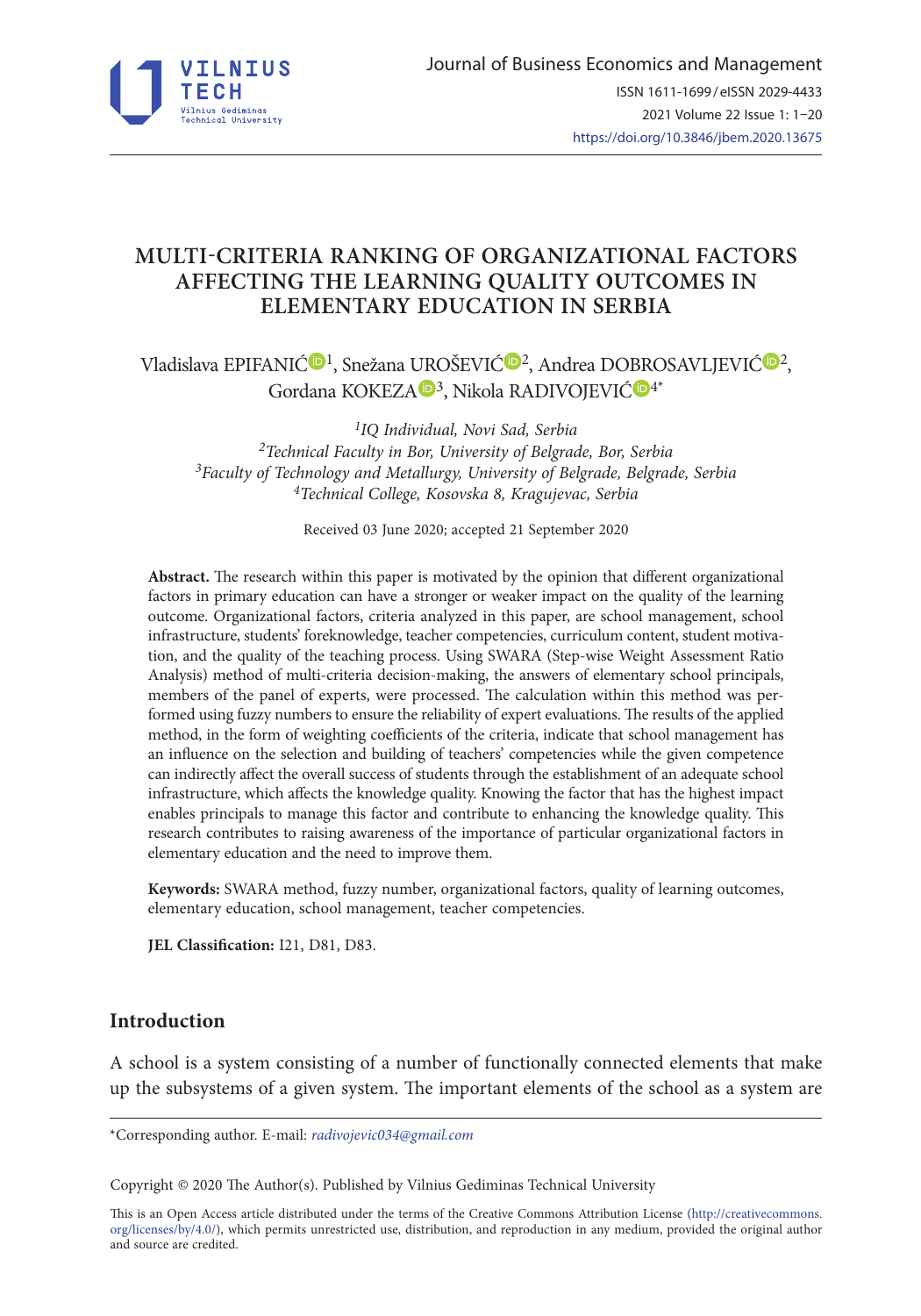the following: managers, teachers, teaching and students. In order for a school to effectively achieve its planned goals, it is necessary to have an appropriate organization, coordination between all relevant elements and processes, continuous changes in accordance with contemporary tendencies, teamwork, and above all the creation of new and the dissemination of existing knowledge.

The basis for assessing the quality of an educational process is the educational outcome, which include the knowledge, abilities, skills and attitudes of students acquired through formal education at both the elementary and secondary school levels (Fauth et al., 2014). Learning outcomes are the knowledge, skills and competences, in the narrow sense, that a person has acquired through learning and which are demonstrated after learning. The results of the learning process help students see the extent to which they have adopted the foreseen curricula that will enable them to enroll into the next desired level of education.

A review of the available literature showed that organizational factors have a significant impact on the quality of learning outcomes in elementary education and are a framework for sustainability in elementary education. This research recognizes the potential of factors such as managerial skills of principals, school managers, teaching resources, infrastructure, and curriculum management, which highlights Wahyono (2015), then prior knowledge and motivation of students (Lin et al., 2016; Won et al., 2020), and the quality of the teaching process (Asfani et al., 2016), to achieve a certain level of impact on the quality of learning outcomes. While many studies deal with the influence of individual factors on various aspects related to higher education (Haapakorpi, 2011; Ďurišová et al., 2015; Cruickshank, 2017), the influence of these factors as a set should be investigated in more detail in relation to the quality of initial knowledge in elementary education. The research within this paper begins with the observation of factors as a set of organizational factors of influence, but it is also considered that the factors within such a set have a different level of influence. Therefore, there is a need to evaluate the level of influence of individual organizational factors from the set.

School organization, as an institution, is under the purview of human resources, primarily teachers, associates and employees holding strategic positions, i.e., the school principal. Chang et al. (2015) recognize the impact that school principals have on students and the success that students achieve. Accordingly, a research question is formed which reads: "To what extent do organizational factors in elementary education affect the quality of learning outcomes, based on the assessments of primary school principals?"

Therefore, hypothesis H0 is formed: There is no difference in the influence of organizational factors in elementary education on the quality of learning outcomes based on the assessments of elementary school principals.

By testing the set hypothesis and answering the set research question, a base which facilitates the process decision-making and the creation of sustainable solutions within elementary education institutions is created. At the core of this base is the emphasis on organizational factors in elementary education and their potential to influence the quality of knowledge outcomes. In order to achieve better outcomes, it is necessary to strengthen those organizational elements that affect them most and which have thus far not been sufficiently represented. Accordingly, this paper seeks to make a contribution to the theme of improving the quality of learning outcomes in elementary education.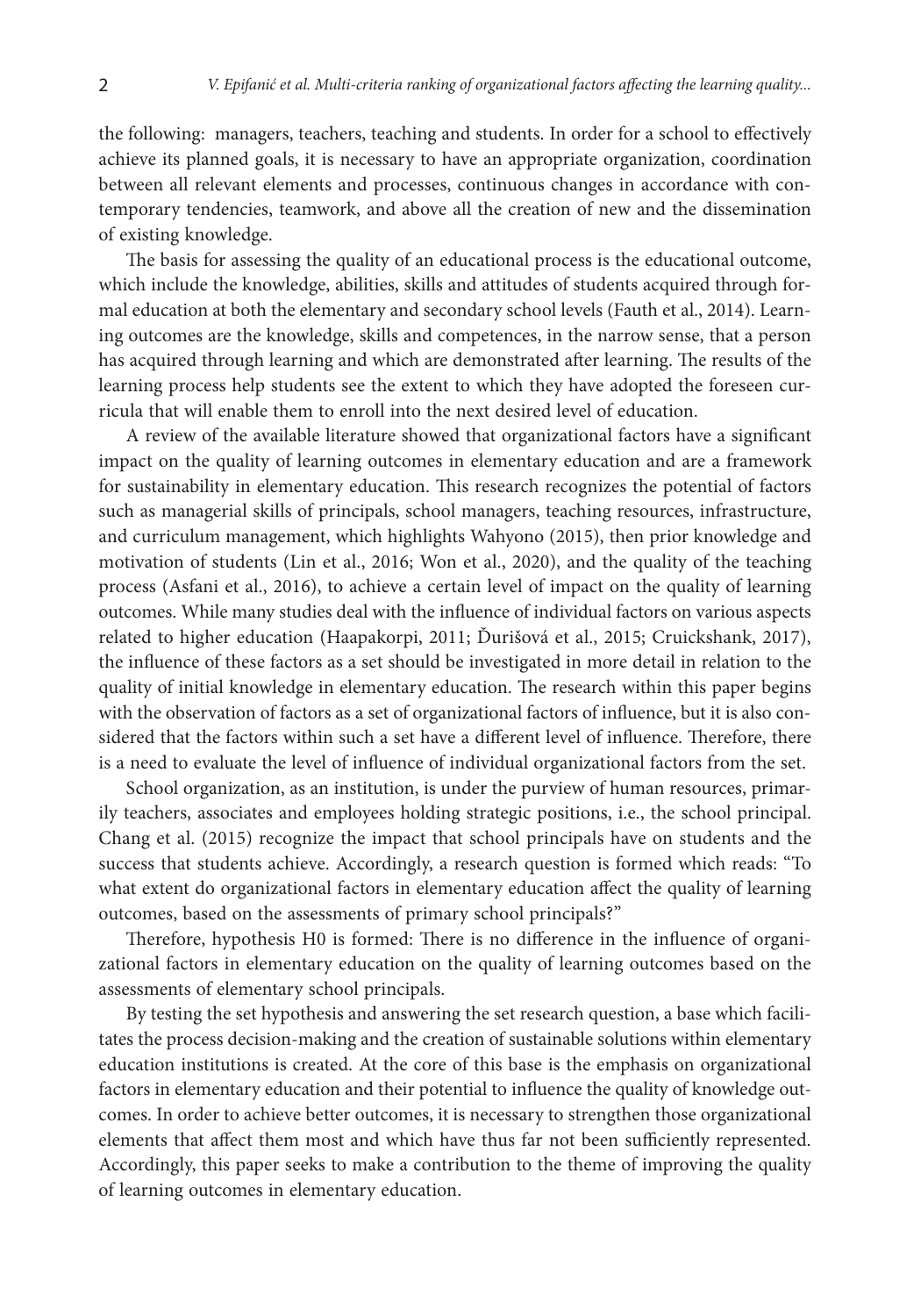In this paper, the authors sought to highlight the impact of organizational factors on the quality of learning outcomes in elementary school. The research represents a contribution to solving the subject problems, but also has a practical application as an auxiliary tool for decision-makers, that is, managers and employees of the school. Survey data should inform decision makers to the possibility that the organizational factor has the most significant influence on achieving the desired goal. In this way, decision makers can direct necessary activities that will influence a given factor in order to achieve the planned goals in the most efficient manner.

This research is structured in following manner: a section dedicated to the overview of prevailing literary attitudes and understandings concerning the quality of learning outcomes and organizational factors that may have an influence on it, a methodology section, section of the results of the conducted research, a discussion section and a section of conclusions derived from the research results.

# **1. Overview of prevailing literary attitudes and understandings from the field of this research**

Research into the impact of organizational factors on the quality of learning outcomes is a topic addressed by a small number of researchers, while most of the research has primarily concerned itself with the quality of knowledge in secondary schools and higher education institutions. In order to obtain new findings that enable the improvement of the quality of learning outcomes in elementary education, as a knowledge base to which all subsequent ones are upgraded, a brief review of previous research on attitudes regarding the quality of learning outcomes and organizational factors that can influence the quality of learning outcomes is presented.

## **1.1. Overview of prevailing attitudes about the quality of learning outcomes**

The period of attending elementary school is very important for acquiring knowledge and certain skills, which necessarily influences the results that students will achieve during their future education. Smiljanić (2013) defines and understands learning as a relatively permanent change in an individual, which is the result of his experiences and is driven by the needs of that individual. Kokeza et al. (2016) find that the dynamics of changes in education are fast and large, and that old models of education evolve into new, more advanced models. The contribution of the study is to raise awareness of the fact that innovation readiness is very important, and that innovation helps businesses achieve higher levels of competitiveness and business success (Abdi et al., 2018; Gerasymchuk, 2018).

Brinson (2015) confirms that different learning outcomes are achieved for students who have adopted the material by traditional methods compared to students who have adopted the material by using modern methods using virtual learning capabilities provided by modern information technologies. A study examining the impact of Lithuanian higher education institutions on the local economy showed that higher education institutions significantly determine the success of the local economy, indicating the importance of the correlation between the quality of higher education and its outcomes (Vaiciukevičiute et al., 2019).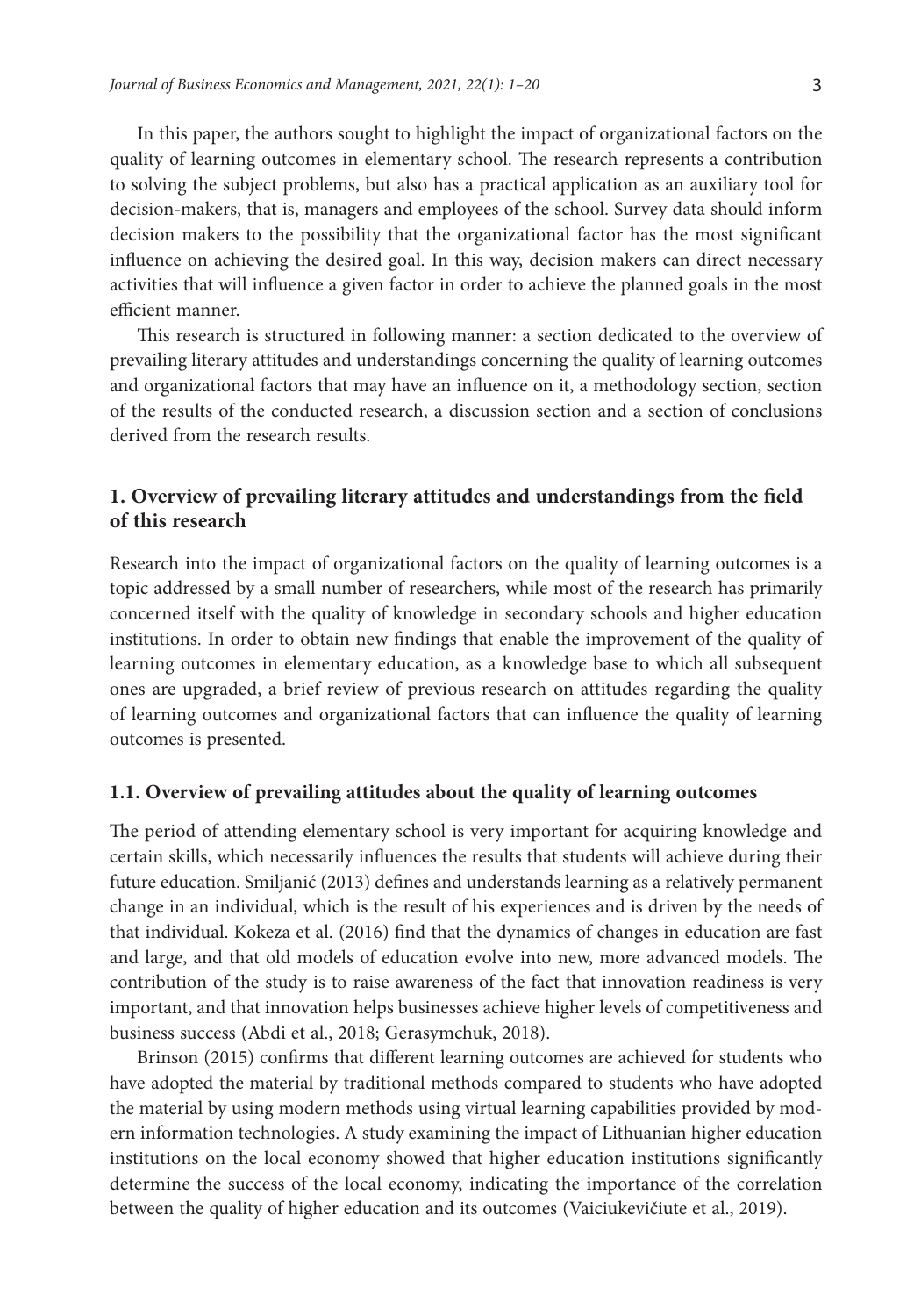## **1.2. Overview of prevailing attitudes about organizational factors that may influence the quality of learning outcomes**

Overview of prevailing attitudes about organizational factors that may influence the quality of learning outcomes. This paper analyses the importance of strategic management, strategic analysis, planning, selection and strategic change, which represents the framework for sustainability in elementary education, and which are within the purview of the human resources placed in strategic positions. Effective human resource management in elementary education is gaining in importance in all educational institutions, since the knowledge they possess is the most significant resource of such an organization.

Blume et al. (2010), exploring the way of knowledge transfer, i.e., moderators (open and closed, i.e., human resources and information systems), conclude that the importance of human resources as moderators of knowledge transfer is greater than closed systems as moderators. Motivation factors and infrastructural conditions are most important in knowledge transfer.

Organizational factors that influence the quality of learning outcomes are the infra-structural conditions, the quality of elementary school educational outcomes is greatly influenced by teachers and their knowledge and competences, students' backgrounds, students' motivation, school management, and the curriculum.

#### **1.2.1. School management**

Organizational factor, which is considered one of the key factors of quality, is management. According to Alibabić (2009), management can be viewed according to at least two levels: management of educational activities, i.e., management of the education system and educational institution/organization and management of the educational process, i.e., educational programs and learning projects.

Cheng (1994), Robinson et al. (2008), and Sammons et al. (2011) explore how management-principal is related to school performance (such as school organizational characteristics, teacher performance, and student performance), and concludes that the principal is a key factor which influences school performance. The principal is the person responsible for motivating and mobilizing the intellectual and social potential of the school. A school cannot be successful without a successful principal. Strong leadership is a major factor that can support and encourage teachers, develop clear goals and policies, and achieve teacher participation for better outcomes as well as for their professional development. Strong leadership is associated with high organizational effectiveness, strong organizational culture, a positive principal-teacher relationship, greater participation in decision-making, higher teacher education and professionalism, greater teacher satisfaction and teacher commitment and positive student performance, especially with respect to attitudes toward school and learning.

As an organizational factor, school management also has its own view of the mutual impact of organizational factors on the quality of learning outcomes. Conducting research in Hong Kong's high school education system, Cheng and Mok (2007) found significant correlation between management's influence on employee performance, and employees (who directly participate in students' work) influence on outcomes.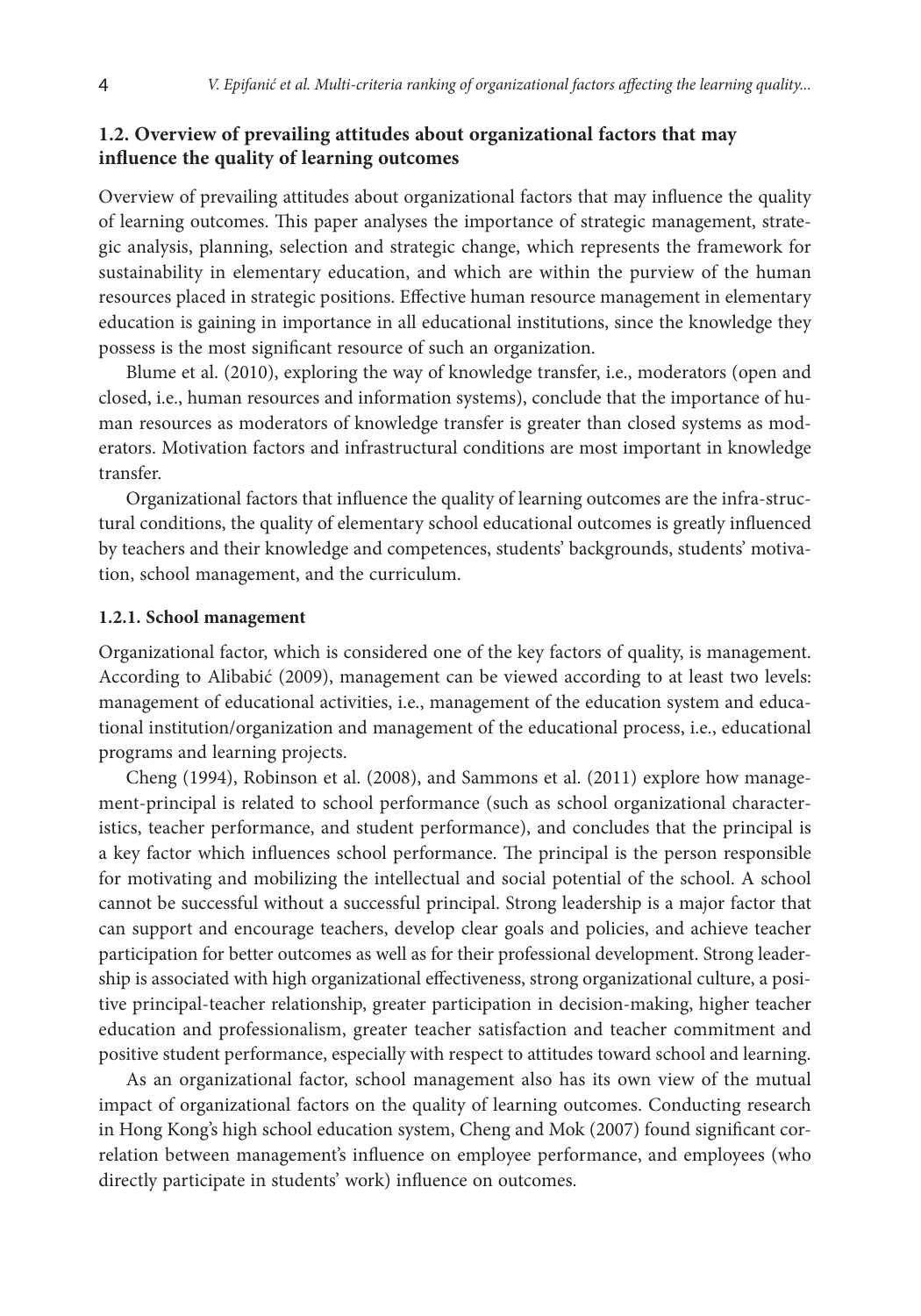#### **1.2.2. School infrastructure**

Dihovični and Krunić (2018) points to the importance of technology in the function of facilitating the learning process and evaluating outcomes. Research shows that school conditions and equipment affect the organizational aspects of the school and the process of education and learning (Murillo & Román, 2011; Barrett et al., 2019). Brinson (2015) illustrates that student learning success in virtual classrooms is greater than student learning in traditional classrooms, in all categories of learning outcomes (knowledge and understanding, research skills, practical skills, perception, analytical skills and social and scientific communication). Research has shown that there is an impact of electronic media on student outcomes, such as satisfaction and learning efficiency. Classroom equipment and the integration of information and communication technologies into the teaching process which entails the question of the professors' expertise (Gil-Flores et al., 2017). Information and communication technologies (ICTs) are starting to play an increasingly important role in the way we communicate, learn and live (Dihovični & Krunić, 2018). The challenge is to effectively utilize these technologies in a way that serves the interests of students.

The possibilities of information technologies go towards the application of virtual reality in higher education as well and, accordingly, research was conducted comparing the application and content of learning, as well as the elements that shape virtual content and learning content. It has been observed that learning theories need to be more heavily considered when developing virtual applications in order to make them more relevant to learning outcomes, which will increase the accuracy of simulation (Radianti et al., 2020). Given the fact that mobile devices provide an opportunity to stimulate creativity, research findings confirm that there is significant correlation between creativity and education, indicating the need for teachers to take this into account, in practice. Meaningful learning is significantly influenced by the following factors: location, interconnection of communication channels and the planning of the entire process (Jahnke & Liebscher, 2020; Stahl et al., 2014; Chen et al., 2018; Jeong et al., 2019).

Recognizing emotions by integrating text and visual channels with users, during work, and their connection to motivation, learning style and understanding of the material. The results indicate the need to make special reference to this aspect, since it significantly deters the quality of learning outcomes and their performance (Yadegaridehkordi et al., 2019).

#### **1.2.3. Elementary school students' foreknowledge**

Foreknowledge reflects all of the previously acquired knowledge. Klassen and Kim (2019) find that foreknowledge enables students to better understand the course material, to actively participate in the classes and to more easily adopt new knowledge on the basis of existing ones. Therefore, as prior knowledge affects the speed and quality of acquisition of new knowledge, it can also affect the quality of initial knowledge, so it can rightly be considered one of the influential factors.

### **1.2.4. Teachers competences**

Teaching quality is always regarded as an important indicator of the quality of education and school effectiveness (Singh, & Sarkar 2015). A large number of educational research conduct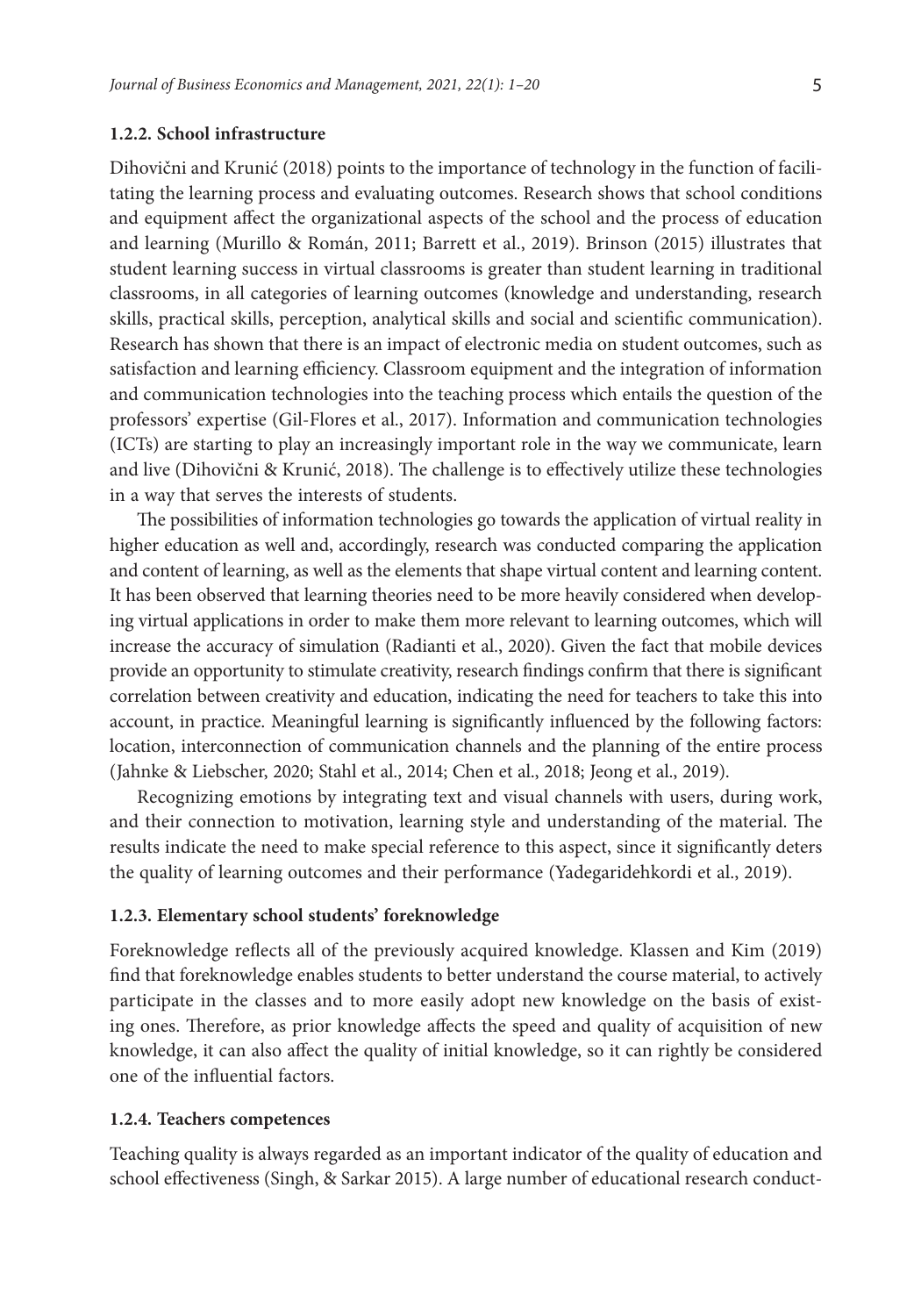ed using different methodologies, under different educational contexts (Teddlie & Reynolds, 2000), has shown that some teachers contribute more to their students' progress than others, and that differences in students' educational attainment are the result of classroom processes rather than school variables (e.g., school equipment, school climate).

Based on their research, Klassen and Kim (2019) recognize the need to improve the method of assessing the choice of future teachers and their competencies, in order to improve the outcome of education itself. А similar view was expressed by other authors, such as Atteberry et al. (2015), Darling-Hammond (2010), Jackson et al. (2014), Marks and Moss (2016), and Patterson et al. (2016).

The importance of keeping in mind gender diversity and educational status when creating employee motivation programs is hinted at by authors (Hitka et al., 2017), who state, in light of the aforementioned, that it contributes to employee satisfaction and loyalty, as well as the more efficient fulfillment of business goals and an increase in market competitiveness.

The importance of educators'/teachers' competences in contemporary society is a key issue in a quality education system (Kunter et al., 2013; Long et al., 2014).

## **1.2.5. Curriculum content**

The curriculum for quality basic education signifies a wide range of different understandings. The term curriculum refers to programs, program documents or simply parts of school curriculum that relate only to teaching.

Allan (1996) outlines the basic steps in the transition to a curricular concept of outcomebased education that involves defining educational outcomes for knowledge, skills, attitudes, and values that students should possess after completing a particular level of education. Learning outcomes (results, achieved effects) determine the knowledge, skills, attitudes, and values that each student should develop within compulsory elementary education. He states that planning outcomes for higher education are increasingly successful. Monitoring the link between the curriculum and the expected outcomes is considered important, stressing that it is necessary to define outcomes and compare goals and outcomes that are not synonymous. Therefore, the results of learning outcomes are also used as a starting point for the further development of new curricula, thus facilitating the development of information systems in the field of program design that are adapted to the adoption of new curricula.

#### **1.2.6. Pupils' motivation**

Modern psychology attaches great importance to motivation. One of the most significant problems in teaching is the question: how to motivate, demotivate and/or under-motivate students to learn? Trebješanin (2014) believes that not only power (being able) but also wanting (being motivated) is required for success in learning. Vesić (2003) claims that one of the main tasks for work motivation is finding a strategy for motivating, whereby the given programs must take into account the individual characteristics of people as well as the social and cultural conditions under which they live and work.

Arsić et al. (2011) argue that students' motivation for work can be indirect and a reflection of employees' satisfaction as it is related to teacher productivity and thus the quality of the education system. It is considered that the quality of work of a particular school and its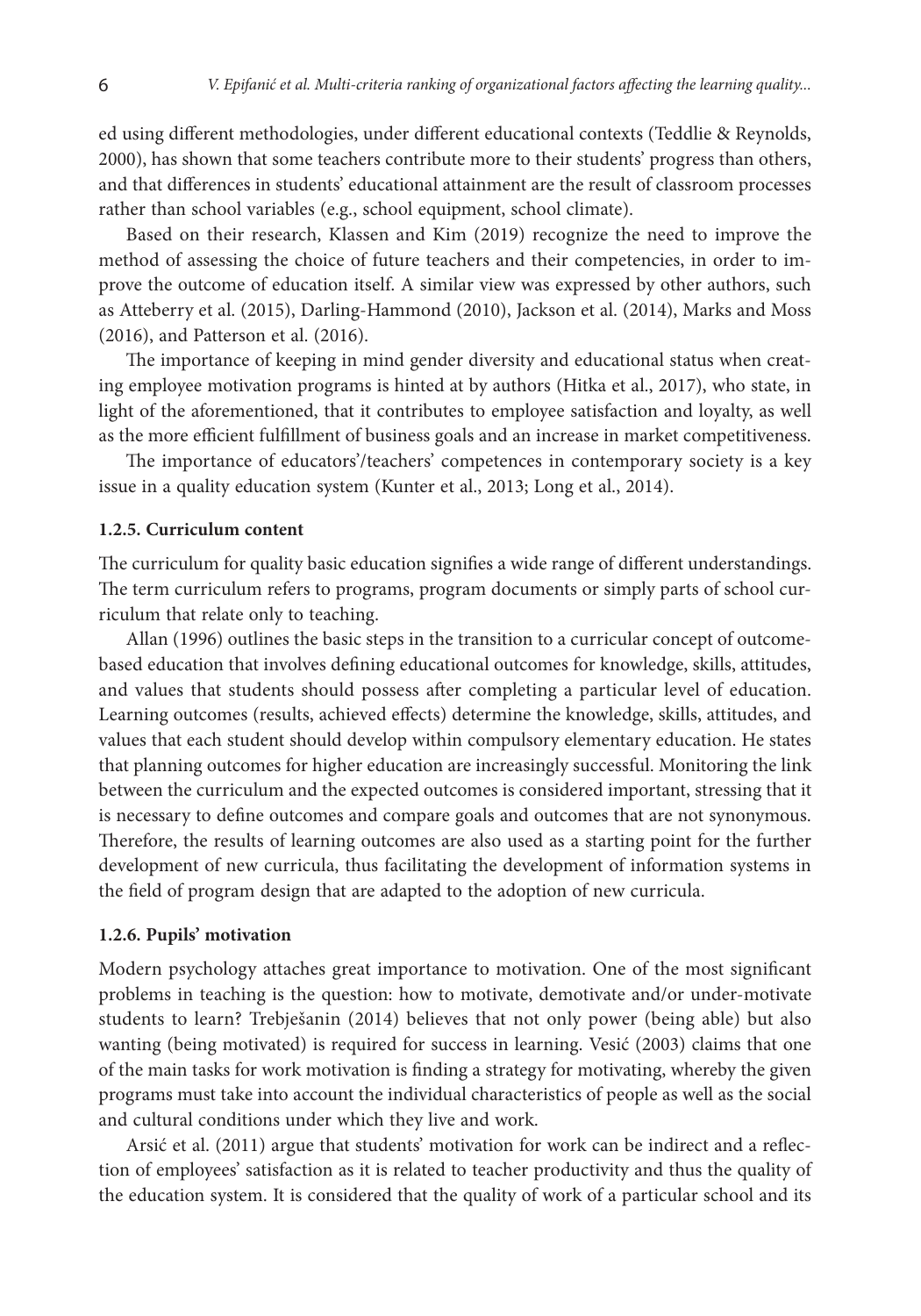success depends to a large extent on the way the school is managed, the quality of teaching, and the type and quality of the processes that take place within the school.

### **1.2.7. Quality of the teaching process**

The quality of the educational process can best be achieved and controlled by defining standards of quality for learning outcomes and a systematic control of the achievement of standards. Quality control of education is first and foremost a control of the quality of student learning outcomes upon successful completion of the program (learning outcomes). It should be directly and transparently linked to how students will learn (teaching and teaching materials) and how what they know, understand or know how to do will be verified. Quality measurement also covers processes such as: external evaluation of the school as an institution and its curriculum, following the Rulebook on the Evaluation of the Quality of Work of Institutions (2012), which follows the Rulebook on Quality Standards for Institutions (2012).

# **2. Methodology**

The basic idea that influenced this research paper came from the fact that during the management of an educational institution one must insist on the formulation and applicability of such a strategy that should enable the educational institution, in this case, the elementary school, to achieve the best possible success. In this way, the educational/upbringing institution adapts better to its environment and has a greater influence on it. The quality of the strategy involves looking at and learning about the opportunities and weaknesses of the institution.

Quality of the learning outcomes may arise as an indicator of successful management of organizational factors in an educational institution. The aim of the research is to examine management's assessment of the role and importance of the influence of organizational factors on the quality of elementary education, so that the application of the given knowledge enables an increase in the educational level and better learning outcomes through the efficient management of organizational factors.

The modern education system and strategies for long-term management of an educational institution are related to the importance of the influence of organizational factors within the institution itself. This paper analyzes an assessment by managers (school principals) on the impact of organizational factors (ranking by importance), in an elementary school educational-upbringing institution, on the quality of teaching and learning outcomes.

Velazquez et al. (2010) state that not all considered criteria are of the same importance during multi-criteria analyzes, and that each of them has a certain weight in accordance with the significance it achieves. The research implementation plan within this paper can be presented in the following steps: 1. defining research criteria; 2. selection of research method; 3. formation of a panel of experts; 4. collecting expert responses after ranking the criteria according to the assumed impact; 5. data processing using the selected method; 6. analysis of the obtained result. Each of the considered organizational factors in the research conducted within this paper can be considered as one of the criteria. The multicriteria method chosen to conduct this research is Step-wise Weight Assessment Ratio Analysis (SWARA), because,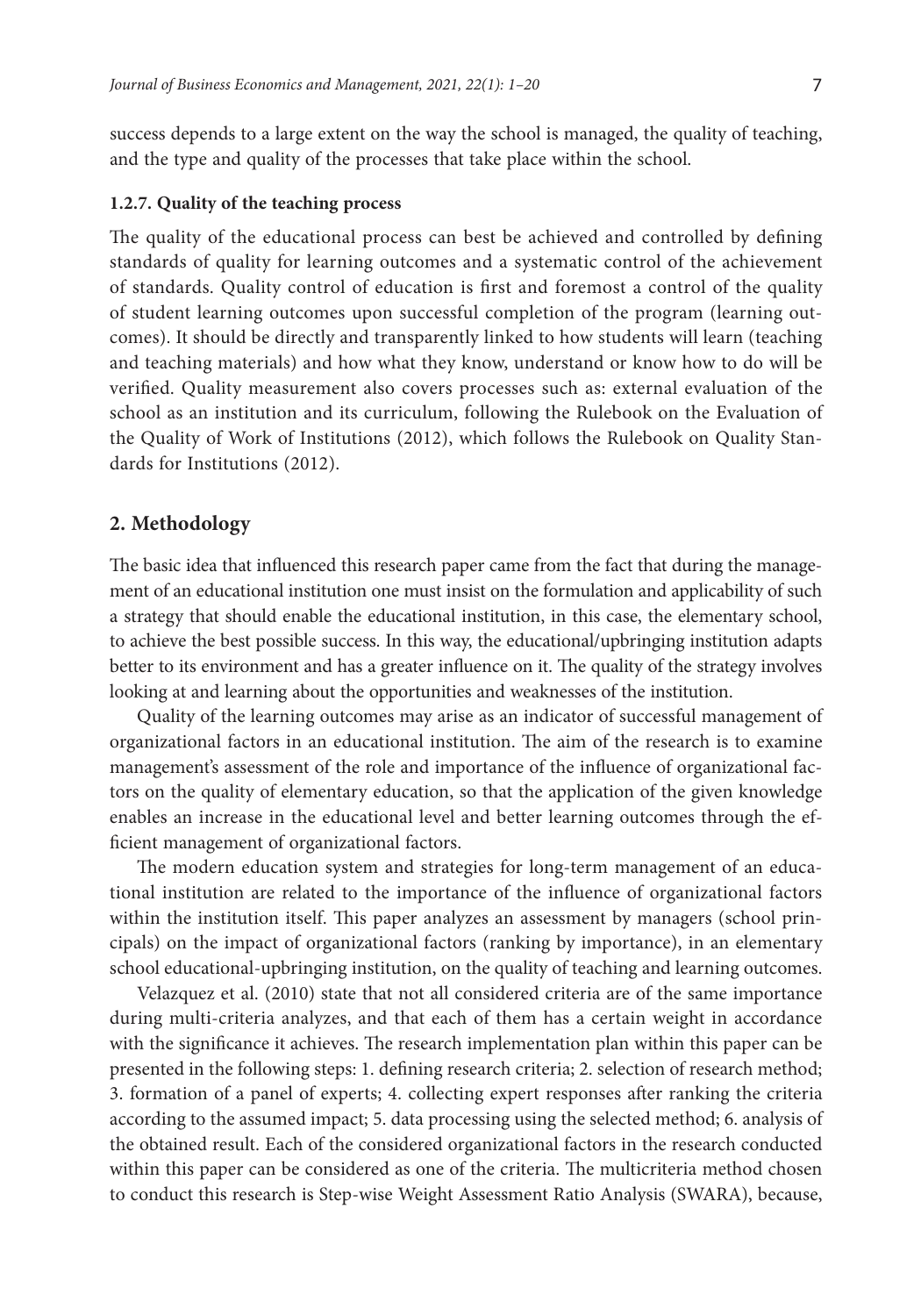as Hashemkhani et al. (2018) state, it is able to calculate the weight coefficients of the criteria without taking alternatives into account. A panel consisting of 21 experts has been formed, which will be discussed in more detail in subchapter 2.1. Sample. Expert panel responses are collected and data are processed via the SWARA method using fuzzy numbers to ensure the reliability of the results and solve the problem of subjectivity in the expert responses. Obtained results should provide the possibility to test defined hypothesis H0: *There is no difference in the influence of organizational factors in elementary education on the quality of learning outcomes based on the assessments of elementary school principals*.

# **2.1. Sample**

Principals from 21 elementary schools from the territory of the Novi Sad, the South Bačka District in Serbia, participated in this research. Of these, 11 were male (52.4%) and 10 were female (47.6%), and out of those 28.6% belonged to the 41 to 50 age categories while 66.7% belonged to the 51 to 65 age categories. Schools were selected by random sampling, and 35% of them were surveyed in the cited administration. Principals' opinions are taken into consideration within this paper because they can be considered as leaders and decision makers in the implementation of the reforms within the school system. Data collection was organized in September 2018 and the response rate is 100%.

# **2.2. Instruments**

In order to investigate the impact of organizational factors on learning outcomes in elementary education, a questionnaire was designed for principals on the rank of the assessed significance of the stated organizational factor, i.e., its impact on learning outcomes. Organizational factors, that are the subject of this research, are derived from the previous researches of various different authors, who perceived the outcome of learning quality in higher education (Shahjahan & Torres, 2013; Määttä & Uusiautti, 2012; Rubio-Alcala et al., 2019). These researches motivated the creation of the questionnaire that consists of 7 factors, which are presented in the Table 1, where the principals were instructed to assign number 7 to the factor of highest importance and number 1 to the factor with the least significance on the quality of learning outcomes.

| Criteria                                  | Given rank     |  |  |  |
|-------------------------------------------|----------------|--|--|--|
| School management                         | C <sub>1</sub> |  |  |  |
| School infrastructure                     | C <sub>2</sub> |  |  |  |
| Elementary school students' foreknowledge | C <sub>3</sub> |  |  |  |
| Teachers' competences                     | C <sub>4</sub> |  |  |  |
| Curriculum content                        | C <sub>5</sub> |  |  |  |
| Pupils' motivation                        | C <sub>6</sub> |  |  |  |
| Quality of the teaching process           |                |  |  |  |

|  | Table 1. Examined criteria |  |
|--|----------------------------|--|
|  |                            |  |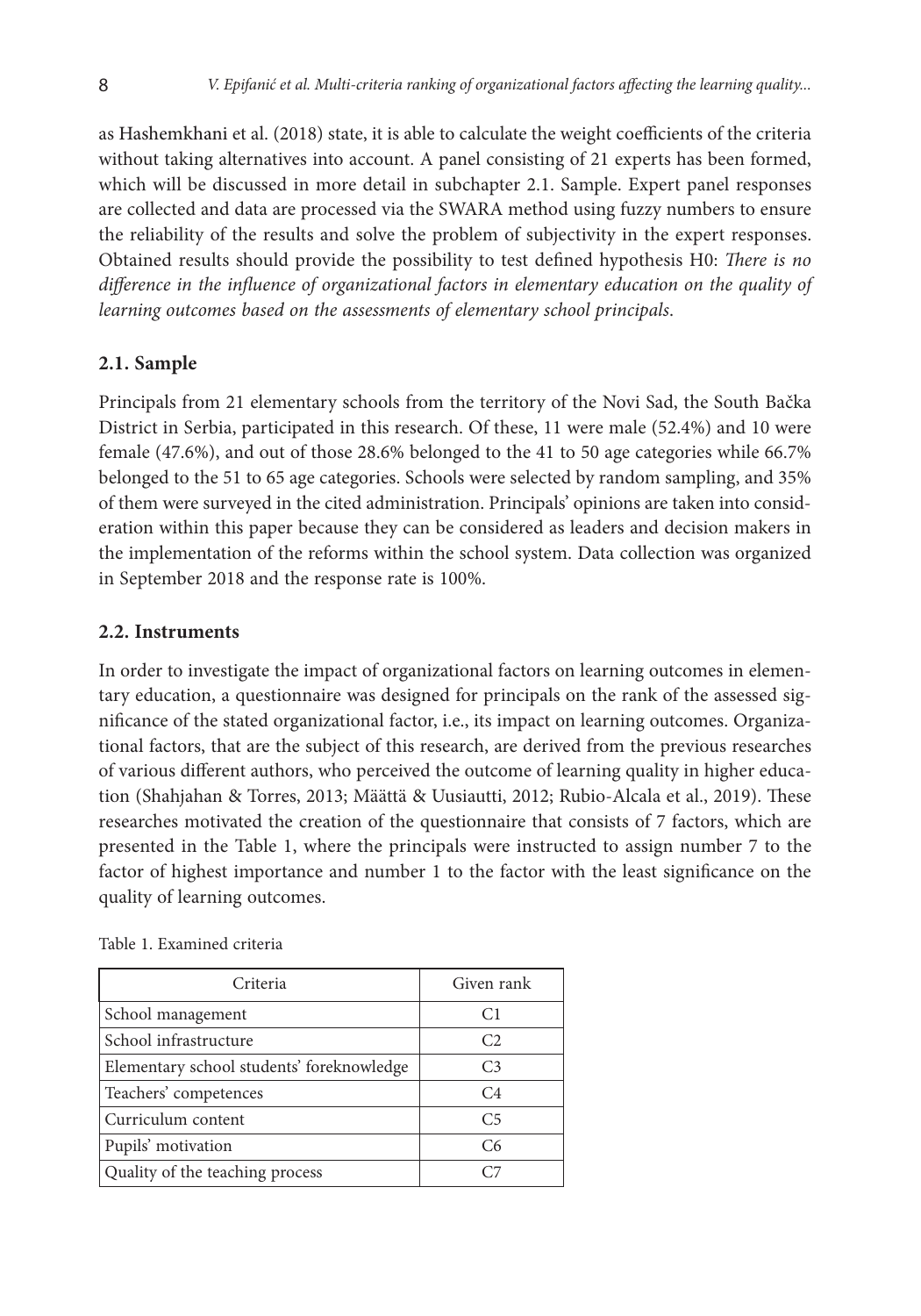### **2.3. Step-wise Weight Assessment Ratio Analysis (SWARA) method**

The data were analyzed using the Step-wise Weight Assessment Ratio Analysis (SWARA) statistical method (SWARA) which is one of the more recent Multi-criteria Decision Making – MCDM methods (Hashemkhani & Saparauskas, 2013). It was first presented by Keršuliene et al. (2010). The basic feature of the SWARA method is reflected in its ability to assess the opinions of experts or decision makers on the relationship of criteria of importance in the weighting process (Narayanan & Jinesh, 2018). Therefore, the backbone of this method is that it enables one to evaluate the opinion of experts on the order of key factors that influence the final decision making in any field. More specifically, this method assigns a weighting to each of the factors or criteria according to which a decision is to be made. In order to arrive at the weighting value, it is necessary to go through several steps, which are described in detail in the work of Aghdaie et al. (2014).

In comparison to other MCDM methods, such as AHP or Shannon's Entropy, it is proven that SWARA has priority (Mardani et al., 2017; Banihabib et al., 2020). Comparing results of AHP and SWARA by ROC value Panahi et al. (2017) find that SWARA technique has a proper accuracy.

### **2.4. The calculating procedure for the SWARA method using fuzzy numbers**

The application of fuzzy logic in the calculation of SWARA weights helps to cope with uncertainty (Vatansever & Akgül, 2019). Fuzzy logic in multi-criteria decision making contributes in making a comprehensive and reasonable decision (Tsaur et al., 2002). The advantage of using fuzzy numbers instead of crisp numbers in the calculations of weighting coefficients using multicriteria methods, in conditions of uncertainty or subjectivity of the answers of a group of experts, is reflected in obtaining more reliable results (Yurdakul & İç, 2009).

As stated by Brown (1971), the concept of fuzzy sets was introduced by Zadeh in 1965. In practice, experts may face difficulty in providing an accurate assessment due to a lack of knowledge or experience in a particular field, the uniqueness of tasks, or an insufficient basis for comparing the significance of the criteria. To deal with this kind of uncertainty, we can apply triangular fuzzy numbers instead of crisp numbers, as can be see on Figure 1 (Radionovs & Uzga-Rebrovs, 2017). A fuzzy number is prepared as follows:  $\tilde{A} = (a_1, a_2, a_3)$ . This presentation can be interpreted as a membership function:

$$
\mu_{\tilde{A}}(x) = \begin{cases}\n0 & \text{for } x < a_1; \\
\frac{x - a_1}{a_2 - a_1} & \text{for } a_1 \le x \le a_2; \\
\frac{a_3 - x}{a_3 - a_2} & \text{for } a_2 \le x \le a_3; \\
0 & \text{for } x > a_3.\n\end{cases}
$$
\n(1)

At the same time, the parameters of the membership function indicate the smallest possible, expected and the highest possible value (Gani & Assarudeen, 2012; Živković & Nikolić, 2016).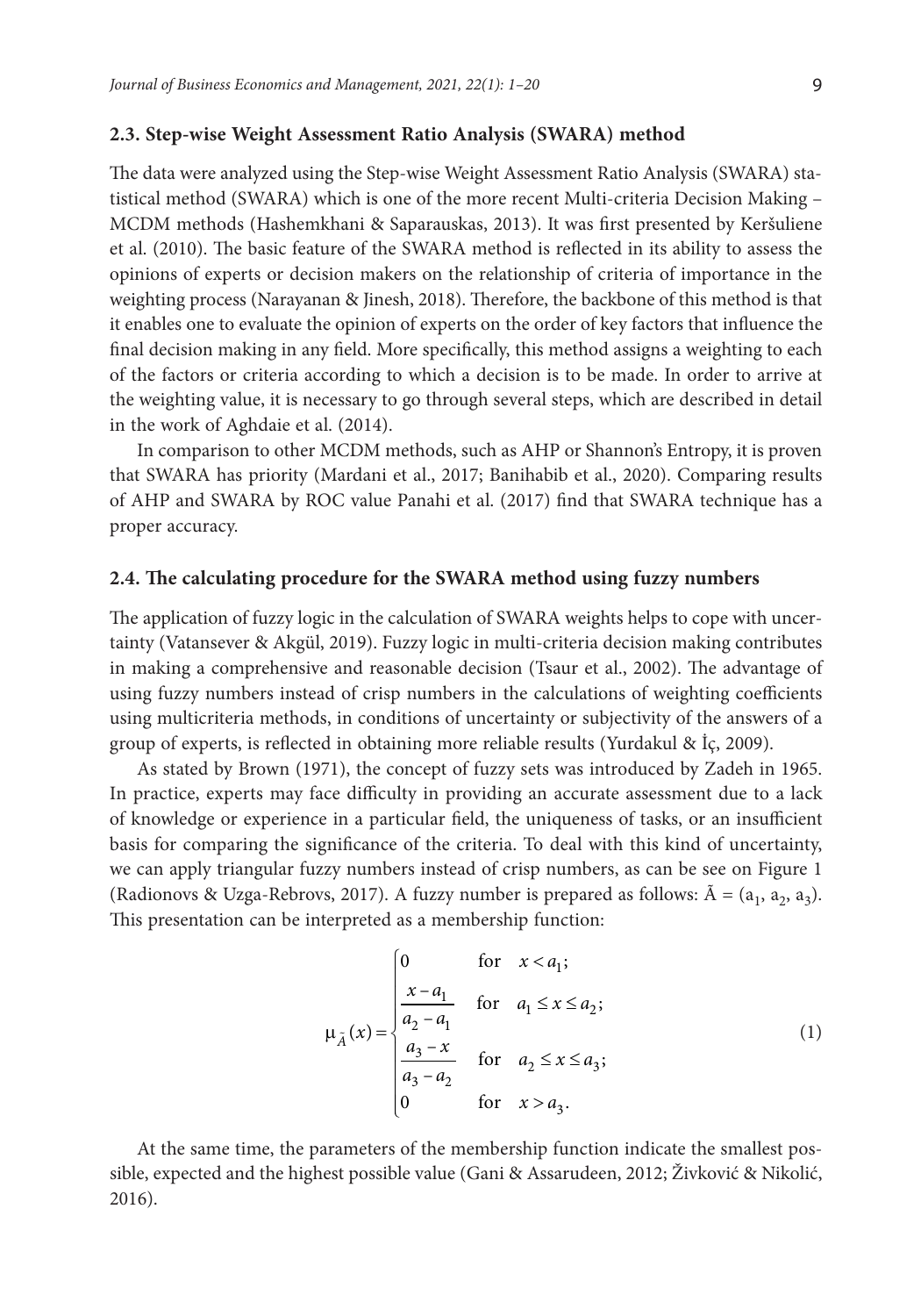

The calculation of weighting criteria using the SWARA method begins with decision makers sorting the criteria in descending order, according to the expected significance. Fuzzy numbers are applied in the second step of the SWARA method whereby decision makers determine the comparative importance of the average value  $\tilde{s}_i$  (Ghorabaee et al., 2018). The other steps of the SWARA method are applied in the same manner as in the procedure without fuzzy numbers, using the following formulas for the calculation of a coefficient  $\tilde{k}_j$ (2), recalculated weights  $\tilde{q}_j$  (3) and the final relative weights of the criteria  $\tilde{w}_j$  (4) (Petrović et al., 2019):

$$
\tilde{k}_j = \begin{cases} \tilde{1}, & j = 1 \\ \tilde{s}_j(+)\tilde{1}, & j > 1 \end{cases};
$$
\n(2)

$$
\tilde{q}_j = \begin{cases} \tilde{1}, & j = 1 \\ \tilde{x}_{j-1}, & j > 1 \end{cases};
$$
\n(3)

$$
\tilde{w}_j = \frac{\tilde{q}_j}{\sum_{k=1}^n \tilde{q}_k},\tag{4}
$$

where *j* denotes the criterion (Hashemkhani et al., 2018),  $\tilde{x}_j$  denotes recalculated criteria value and *n* denotes the number of criteria in the research.

Finally, by defuzzification of the numbers, a final weighting value is obtained for each of the criteria.

## **3. Results**

In order to evaluate the impact of organizational factors on the quality of learning outcomes in elementary education, and to learn about the possibilities of successfully managing these factors in order to achieve and maintain high quality of learning outcomes, which ultimately affects the image of the schools themselves, principals defined the ranking criteria. Seven criteria were ranked with seven scores, according to which the significance of the criteria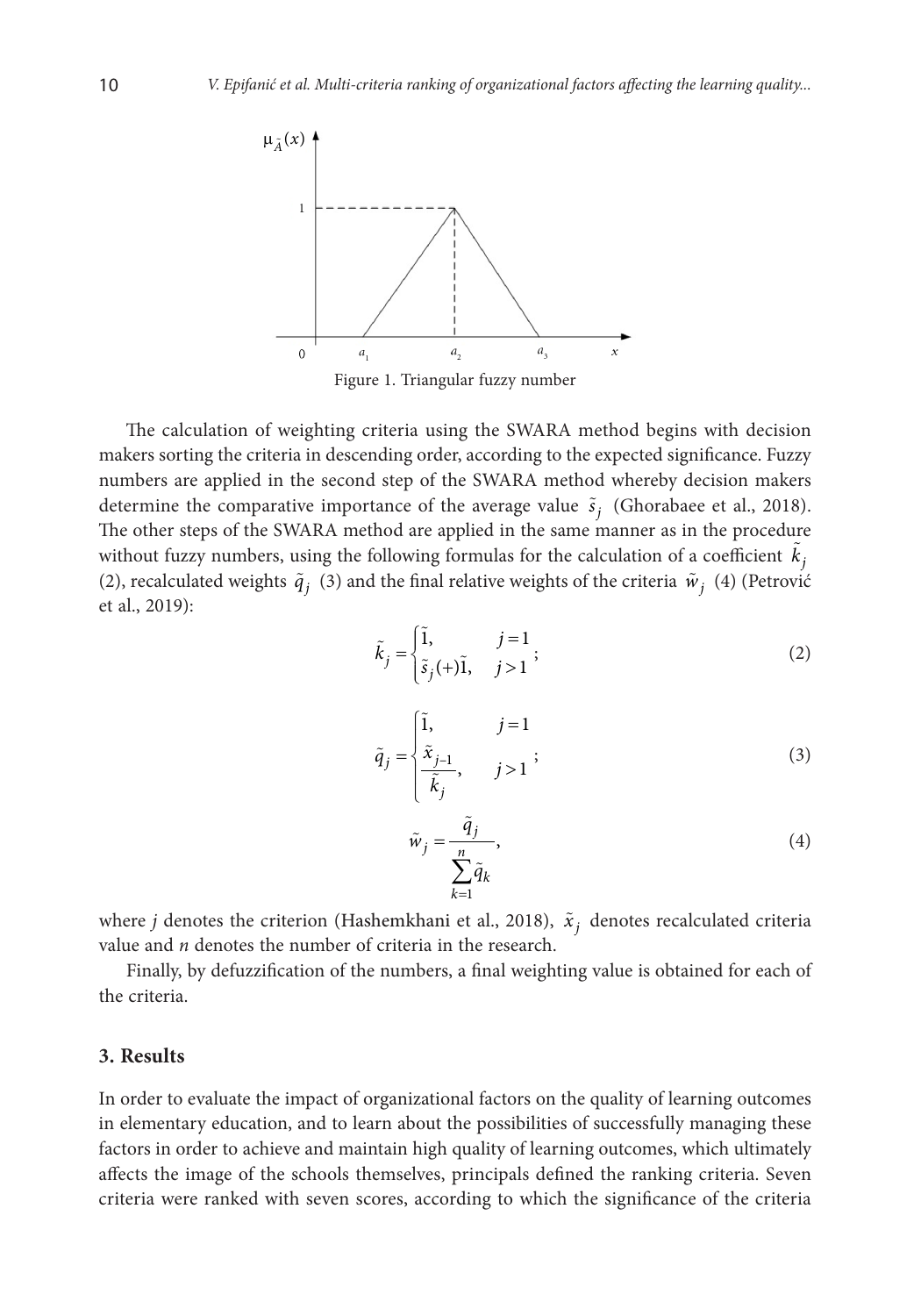was defined. The most important criterion was assigned a score of 7, as the criterion with the highest level of importance in relation to the quality of learning outcomes. Table 2 shows the rank values for each criterion assigned by the school principals.

| Principal (decision maker) | C1             | C2             | C <sub>3</sub>   | C4             | C <sub>5</sub>   | C6             | ${\rm C}7$       |
|----------------------------|----------------|----------------|------------------|----------------|------------------|----------------|------------------|
| $\mathbf{1}$               | $\overline{4}$ | 5              | $\boldsymbol{2}$ | $\mathfrak{Z}$ | 6                | $1\,$          | 7                |
| $\overline{2}$             | $\overline{7}$ | 5              | $\mathbf{1}$     | $\overline{7}$ | $\sqrt{4}$       | $\overline{3}$ | 6                |
| $\overline{\mathbf{3}}$    | $\overline{2}$ | 6              | $\overline{4}$   | $\overline{3}$ | $\boldsymbol{7}$ | $\mathbf{1}$   | 5                |
| $\,4$                      | $\overline{2}$ | $\,1$          | 5                | 6              | $\mathfrak{Z}$   | $\overline{4}$ | $\overline{7}$   |
| 5                          | $\overline{7}$ | $\sqrt{2}$     | $\mathbf{1}$     | $\mathfrak{Z}$ | 6                | $\overline{4}$ | 5                |
| $\boldsymbol{6}$           | $\overline{2}$ | $\,$ 5 $\,$    | $\mathbf{1}$     | 6              | $\mathfrak{Z}$   | $\overline{4}$ | 7                |
| $\overline{7}$             | $\overline{3}$ | $\overline{2}$ | $\mathbf{1}$     | $\overline{7}$ | $\overline{4}$   | 6              | 5                |
| $\,8\,$                    | $\overline{2}$ | 6              | $\overline{4}$   | 5              | $1\,$            | $\overline{3}$ | $\overline{7}$   |
| 9                          | $\mathbf{1}$   | $\mathfrak s$  | 6                | $\overline{4}$ | $\sqrt{2}$       | $\mathfrak{Z}$ | $\overline{7}$   |
| $10\,$                     | $\overline{2}$ | 5              | $\,1$            | $\overline{4}$ | 6                | 3              | $\overline{7}$   |
| $11\,$                     | 5              | $\mathfrak{Z}$ | $\,1$            | 6              | $\overline{4}$   | $\sqrt{2}$     | $\overline{7}$   |
| 12                         | 6              | 5              | $\mathfrak{Z}$   | $\overline{2}$ | $\overline{4}$   | 7              | $\mathbf{1}$     |
| 13                         | $\overline{4}$ | $\,1$          | 7                | $\overline{2}$ | $\overline{3}$   | 6              | 5                |
| $14\,$                     | $\overline{4}$ | 5              | 7                | $\mathfrak{Z}$ | $\mathbf{1}$     | $\overline{2}$ | 6                |
| $15\,$                     | 6              | $\mathfrak{Z}$ | $\overline{2}$   | $\overline{4}$ | $\,1\,$          | 5              | $\boldsymbol{7}$ |
| $16\,$                     | $\overline{2}$ | 5              | 3                | $\overline{7}$ | $\,1\,$          | $\overline{4}$ | 6                |
| 17                         | 6              | $\mathbf{2}$   | $\mathbf{1}$     | 5              | $\mathfrak{Z}$   | $\overline{4}$ | $\overline{7}$   |
| 18                         | $\mathbf{1}$   | 6              | $\overline{4}$   | 7              | $\overline{2}$   | 3              | 5                |
| 19                         | 6              | $\mathbf 5$    | $\mathbf{1}$     | 3              | $\mathbf{1}$     | $\overline{2}$ | $\overline{4}$   |
| 20                         | 6              | 5              | $\mathfrak{Z}$   | $\overline{7}$ | $\overline{2}$   | $\mathbf{1}$   | $\overline{4}$   |
| $21\,$                     | $\overline{4}$ | 5              | 6                | $\overline{3}$ | $\overline{7}$   | $\sqrt{2}$     | $\mathbf{1}$     |
| Mean rank                  | 3.90           | 4.14           | 3.05             | 4.62           | 3.38             | 3.33           | 5.52             |

Table 2. Rank values for the tested criteria (the meaning of the criteria has been provided under Table 1)

The presented table makes it possible to summarize the principals' estimates, by criteria, and to calculate the arithmetic mean of each of them. Based on the obtained arithmetic mean values, and the first step of the SWARA method, the criteria were ranked from best to worst. The ranking of criteria based on the mean values of the assigned ranks has been presented under Table 3.

Following the previously explained calculation procedure using the fuzzy SWARA method, the comparative significance of the average value  $\tilde{s}_i$  is performed by comparing each criterion against the previous criterion and assigning to them fuzzy numbers based on the estimated relative importance of one criterion considered in relation to another. After this step, the calculation of the  $\tilde{k}_j$  coefficient is continued by applying formula (2) in the third step. The fourth step involves calculating the recalculated weight  $\tilde{q}_j$  using formula (3), while the final relative weights of the criteria  $\tilde{w}_i$  are obtained by applying formula (4) and defuzzi-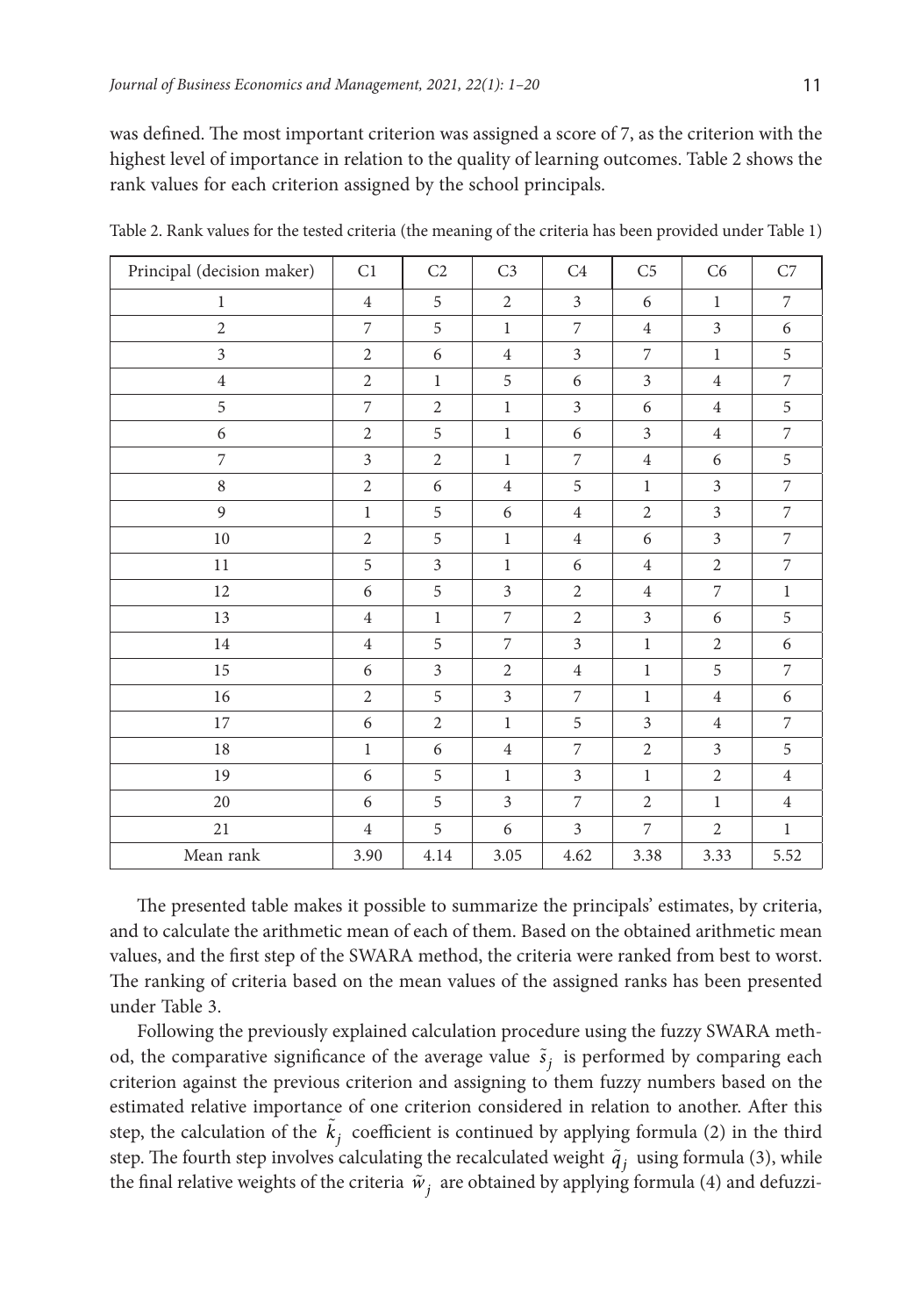| Criteria       | Average value |
|----------------|---------------|
| C7             | 5.52          |
| C4             | 4.62          |
| C <sub>2</sub> | 4.14          |
| C <sub>1</sub> | 3.90          |
| C <sub>5</sub> | 3.38          |
| C <sub>6</sub> | 3.33          |
| C <sub>3</sub> | 3.05          |

Table 3. Rank criteria based on mean rank values

fication of triangular fuzzy numbers. The indicated steps of the fuzzy SWARA method have been presented under Table 4.

From Table 4, it can be seen that the final ranking of the criteria in descending order is as follows: C7 (quality of teaching process), C4 (teacher competencies), C2 (infrastructure conditions at school), C1 (school management), C5 (curriculum content), C6 (student motivation), C3 (elementary school students' foreknowledge). This result has been illustrated by a graph in Figure 2 for easier visualization of the estimated impact strengths.

This method contributes to the evaluation of the significance of certain organizational factors in relation to others. Weighting coefficients obtained by applying the fuzzy SWARA method can be used for further calculations in combination with other multi-criteria management decision-making methods that will contribute to improving the quality of learning outcomes.

Based on the results presented in Table 4 and Figure 2, it can be observed that, according to the elementary school principals who took part in this research, the C7 criterion, i.e., the quality of the teaching process, is the most significant criterion while the C3 criterion is elementary school students' prior knowledge, is the criterion of least importance. This ranking of criteria shows that management considers that elementary school students' prior knowledge is a factor that does not directly influence the learning outcome itself, by placing the emphasis on the quality of the teaching process, as well as on the competences of the



Figure 2. Final weighting coefficients obtained using the fuzzy SWARA method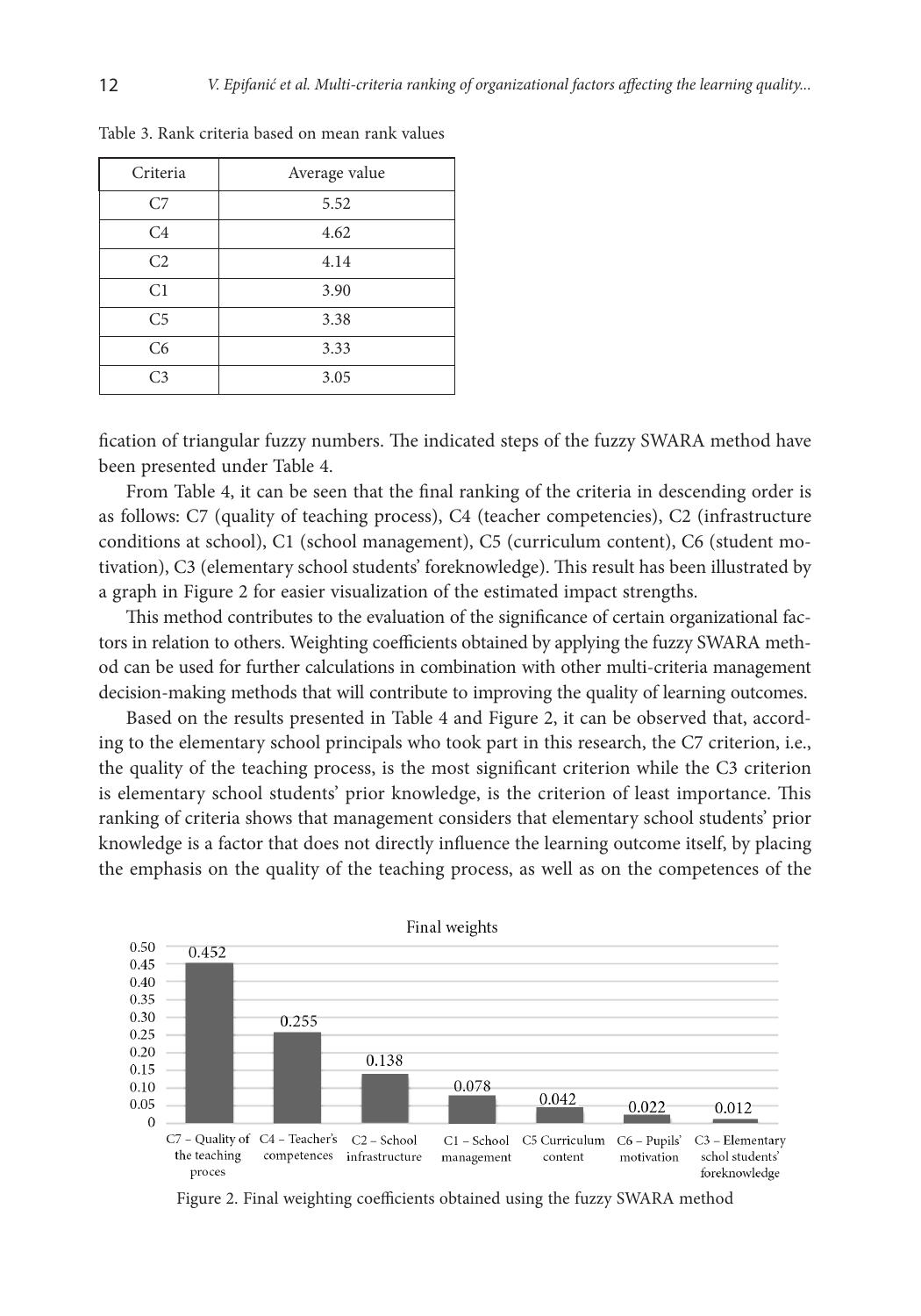employees, probably considering that the staff and a properly implemented teaching process can offset different backgrounds and students' motivation. Such an attitude may also explain why the curriculum is not among the most important criteria, probably respecting the given but retaining the possibility that a good teaching staff with its competencies is a significant mediator between the curriculum, students' prior knowledge and the quality of learning outcomes, by implementing the curriculum (according to the competences available), while taking into account the individuality of children, contemporary educational tendencies in the form of an assertive approach, where circumstances allow, adapting the infrastructure to the teaching units, which will make the content of the course more interesting and thus stimulate the students' active participation in teaching, supporting both critical thinking while taking into account the individuality of each child. The specificity of the ranking of the above criteria is the view that the principals do not see their own role in the organizational factors, that determine the quality of learning outcomes, as dominant although they do affect human resources in a systematic way, which leaves an impression of needing to raise awareness of the importance of taking responsibility for decision making, all in order to improve the quality of student learning outcomes.

| Crit.          | $\tilde{s}_i$ |       |       | $k_i$ |       |       | $\dot{q}_j$ |       |       | $W_i$ |       |       | Final<br>weights |
|----------------|---------------|-------|-------|-------|-------|-------|-------------|-------|-------|-------|-------|-------|------------------|
| C7             |               |       |       | 1     | 1     | 1     |             | 1     | 1     | 0.487 | 0.451 | 0.422 | 0.452            |
| C4             | 0.618         | 0.772 | 0.931 | 1.618 | 1.772 | 1.931 | 0.518       | 0.564 | 0.618 | 0.252 | 0.255 | 0.261 | 0.255            |
| C <sub>2</sub> | 0.703         | 0.855 | 0.964 | 1.703 | 1.855 | 1.964 | 0.264       | 0.304 | 0.363 | 0.128 | 0.137 | 0.153 | 0.138            |
| C <sub>1</sub> | 0.934         | 0.721 | 0.843 | 1.934 | 1.721 | 1.843 | 0.143       | 0.177 | 0.188 | 0.070 | 0.080 | 0.079 | 0.078            |
| C <sub>5</sub> | 0.748         | 0.885 | 0.973 | 1.748 | 1.885 | 1.973 | 0.072       | 0.094 | 0.107 | 0.035 | 0.042 | 0.045 | 0.042            |
| C <sub>6</sub> | 0.782         | 0.897 | 0.993 | 1.782 | 1.897 | 1.993 | 0.036       | 0.049 | 0.060 | 0.018 | 0.022 | 0.025 | 0.022            |
| C <sub>3</sub> | 0.684         | 0.827 | 0.960 | 1.684 | 1.827 | 1.960 | 0.019       | 0.027 | 0.036 | 0.009 | 0.012 | 0.015 | 0.012            |
| Sum            |               |       |       |       |       |       | 2.052       | 2.216 | 2.372 |       |       |       | 1.000            |

Table 4. Final values of fuzzy SWARA weights obtained by number defragmentation

# **4. Discussion**

Evaluation of the significance of observed organizational factors in elementary education within this paper is conducted using the fuzzy SWARA method. As stated by Mardani et al. (2017) one of the advantages of this method is that there is no need to check consistency of expert assessments.

Elementary school principals took part in this research as members of experts panel. In order to obtain more reliable and accurate results, according to their assessment, fuzzy numbers were incorporated in the calculation using SWARA method. Application of this method leads to the results in the form of weighting coefficients of the oberved organisational factors in elementary education (criteria). The quality of the teaching process is evalauated to be the most significant criterion, with the weighting coefficient of 0.452. Principals assessed that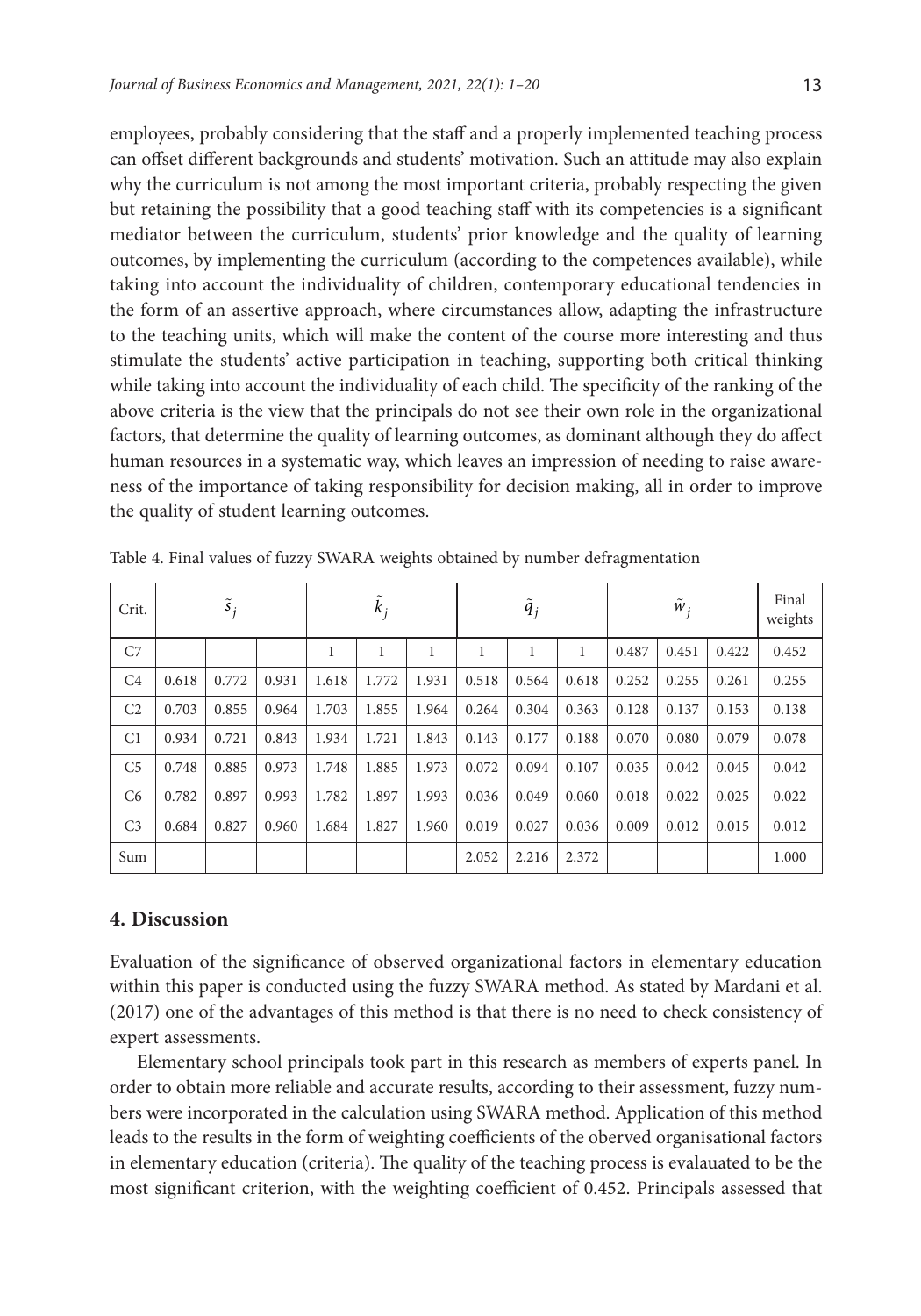the criterion of elementary school students' foreknowledge is the least influential criterion, with weighting coefficient of 0.012, when considering the impact on the quality of initial knowledge in primary education in relation to other considered criteria.

The calculation performed by the fuzzy SWARA method yielded a result, in the form of weighting coefficients, which indicates that the influence of each of the organizational factors is different. Accordingly, hypothesis H0, which reads "*There is no difference in the influence of organizational factors in elementary education on the quality of learning outcomes based on the assessments of elementary school principals*", is rejected.

The principals attached the highest significance, for the quality of learning outcomes, on the quality of the teaching process as well as on teachers' competencies, thus placing greater emphasis on teacher accountability, while not perceiving their own role as predominantly responsible for the outcomes, rather assessing it as moderately significant. Such an attitude could indicate the need to raise the awareness of school management, i.e*.*, principals, about their own importance and make them assume responsibility for human resources management, without shying away from the responsibility for the possible risks in assessing the success of work results, since school management, with their selection of quality (competent) staff, is inevitably connected with potential school achievement, even over school infrastructure, as employees are those who also take care of the classroom infrastructure, often seeking to refine it in a manner consistent with the teaching units in order to further enhance students' knowledge, as the greater the resulting knowledge the better the ultimate success. A competent staff follows contemporary achievements, educates itself, and applies this knowledge while taking into account the interactive approach to teaching, which makes the content interesting, and its applicability. The foregoing is some of the reasons why principals should not neglect their own importance and responsibility in the aforementioned management of the institution, as well as human resources.

Among the previous research related to the quality of the teaching process, there are those in which the opinions of the students themselves have been taken into account (Nawi et al., 2015; Leon et al., 2017). The obtained results are in accordance with the statements of Araujo et al. (2016) who recognized the impact of the quality of teaching staff and teaching practice in preschool education, with the proviso that in this case a significant impact of this factor was recognized in institutions for the elementary education of students.

### **Conclusions**

In order to encourage an improvement in the quality of the institutions' work, and raise the quality of learning outcomes, it is necessary to raise awareness of the importance and the mutual influence of certain organizational factors, according to the opinion of school principals (management), as well as the need for their improvement. The organizational factors covered by this research are: school management; school infrastructure; elementary school students' foreknowledge; curriculum content; student motivation; and quality of the teaching process.

Within this paper, the ranking of organizational factors using the fuzzy SWARA method is performed, including an example of the application of multi-criteria methods for solving the problem of improving and optimizing the quality of learning outcomes in elementary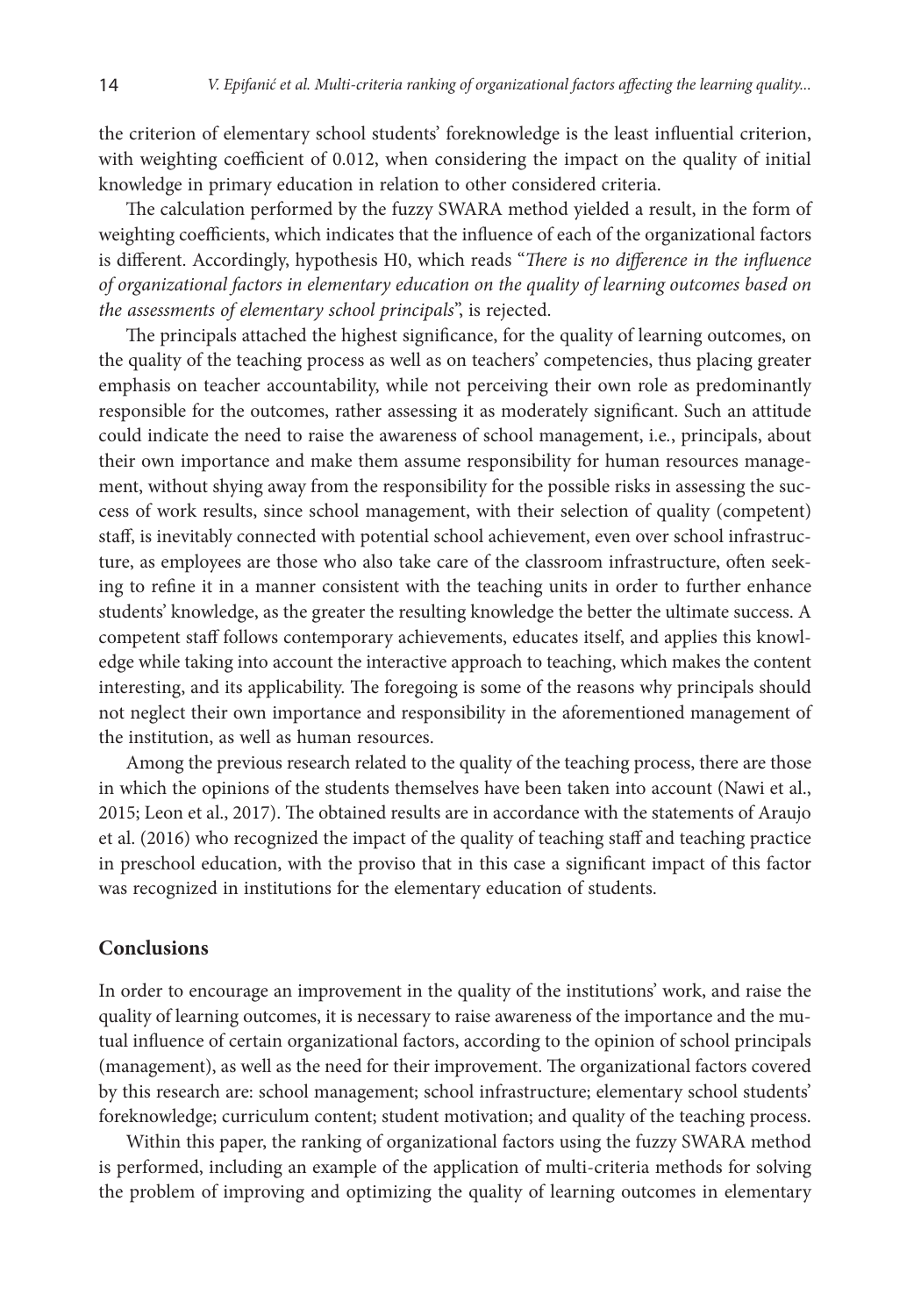education. Principals of elementary schools have shown understanding and awareness of the difference in the influence of different organizational factors on the learning of students.

Under conditions of rapid technological development, changes in educational work are continuous, with new upgraded models replacing old ones. Under these conditions, employees play an important role since activities in the educational work are expanded daily, taking into account the active encouragement of student initiatives, risk taking, stimulating curiosity, support for teamwork, humanity and expertise. At the same time, the development of creativity, flexibility and the encouragement of individual development are considered equally significant, at the same time enabling young people to learn life skills. The goals of educational work are the basis for the conception of educational programs, but they are also the essence for determining the criteria for assessing their success.

Through the research results, it was determined that out of seven assessed organizational factors teaching process quality and teaching competences connected with it are important for good quality learning outcomes. As well, that better management of human resources would contribute to a better and more practical organization of the functioning of the basic educational-upbringing institution. Human resources, as such, are the only living organizational resource that, with other organizational resources, work organization, good working conditions, legislative regulation in this field, have a direct and very significant impact on the quality of learning outcomes in elementary education.

Regarding the limitations of the research itself, it can be said that although the impact assessment was mentioned, it cannot be spoken about a real impact because it was a crosssectional study and not a longitudinal study. A longitudinal study could give the answer as to whether the obtained rank of the significance of influences on the quality of learning outcomes is always as stated. Furthermore, the aforementioned administration where the survey was conducted also includes schools that are from smaller towns, and it is assumed that the quality of the research could be raised in the future by examining schools from other regions.

Results about the perceived significance of factors are important for future studies on the management of organizational factors in elementary schools in order to ensure the quality of the outcome knowledge. These empirical research findings may form the basis for some future research in this field, as well as for improving the quality of learning outcomes in educational institutions, at all levels, from pre-school to higher education. Further research into the quality of elementary education should focus on: management competencies, teacher competencies, correlation of school equipment with student success, adaptation of curricula to educational trends, motivation of teachers and school management for better quality work and results. In addition, it would be interesting for future research to examine experts, such as education inspection experts (external evaluators), and see how they would rank the above criteria, since the quality of institutions' performance in accordance with the prescribed standards is part of their job description.

## **Author contributions**

VE and SU conceived the study. AD and SU were responsible for the design and development of the data analysis. VE was responsible for data collection and AD was responsible for analysis. GK and NR were responsible for data interpretation. VE wrote the first draft of the article.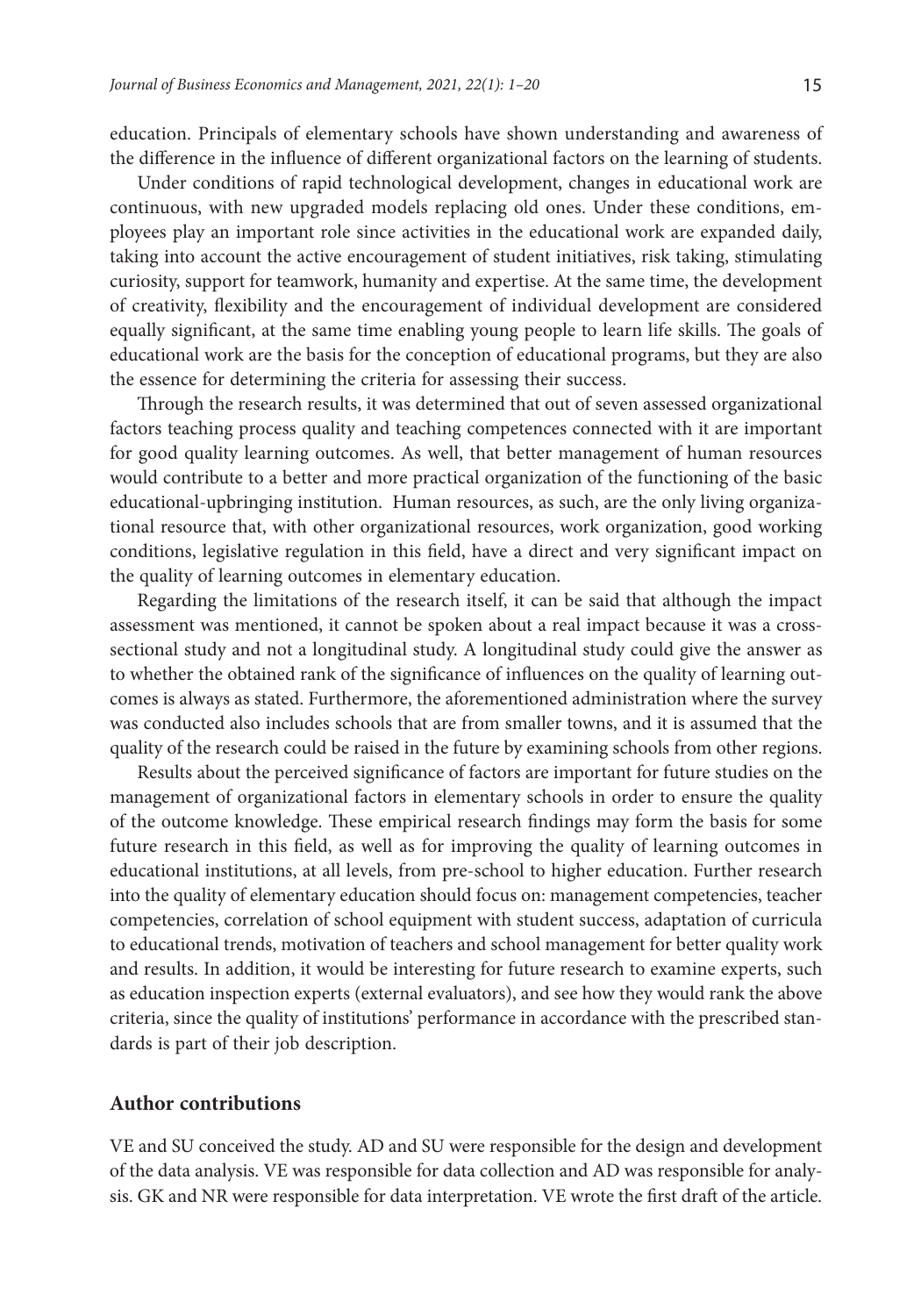### **Disclosure statement**

Authors declare that they do not have any competing financial, professional, or personal interests from other parties.

### **References**

- Abdi, K., Mardani, A., Senin, A., Tupenaite, L., Naimaviciene, J., Kanapeckiene, L., & Kutut, V. (2018). The effect of knowledge management, organizational culture and organizational learning on innovation in automotive industry. *Journal of Business Economics and Management*, *19*(1), 1–19. <https://doi.org/10.3846/jbem.2018.1477>
- Aghdaie, M. H., Hashemkhani Zolfani, S., & Zavadskas, E. K. (2014). Synergies of data mining and multiple attribute decision making. *Procedia – Social and Behavioral Sciences*, *110*, 767–776. <https://doi.org/10.1016/j.sbspro.2013.12.921>
- Alibabić, Š. (2009). Profesionalizacijamenadžmenta u obrazovanju. *Obrazovanje odraslih*, *IX*(2), 9–20.
- Allan, J. (1996). Learning outcomes in Higher Education. *Studies in Higher Education*, *21*(1), 93–108. <https://doi.org/10.1080/03075079612331381487>
- Araujo, M. C., Carneiro, P., Cruz-Aguayo, Y., & Schady, N. (2016). Teacher quality and learning outcomes in kindergarten. *The Quarterly Journal of Economics*, *131*(3), 1415–1453. <https://doi.org/10.1093/qje/qjw016>
- Arsić, M., Urošević, S., Nikolić, Đ., & Voza, D. (2011, May 26-28). Ispitivanje zadovoljstva zaposlenih u obrazovnim institucijama. In *VII Majska konferencija o strategijskom menadžmentu* (pp. 390–400)*.* Technical Faculty in Bor, Zaječar, Srbija.
- Asfani, K., Suswanto, H., & Wibawa, A. P. (2016). Influential factors of students' competence. *World Transactions on Engineering and Technology Education*, *14*(3), 416–420.
- Atteberry, A., Loeb S., & Wyckoff, J. (2015). Do first impressions matter? Predicting early career teacher effectiveness. *AERA Open*, *1*(4), 1–23. <https://doi.org/10.1177/2332858415607834>
- Banihabib, M. E., Chitsaz, N., & Randhir, T. O. (2020). Non-compensatory decision model for incorporating the sustainable development criteria in flood risk management plans. *SN Applied Sciences*, *2*(1), 6. <https://doi.org/10.1007/s42452-019-1695-6>
- Barrett, P., Treves, A., Shmis, T., Ambasz, D., & Ustinova, M. (2019). *The impact of school infrastructure on learning: A synthesis of the evidence*. The World Bank. <https://doi.org/10.1596/978-1-4648-1378-8>
- Blume, B. D., Ford, J. K., Baldwin, T. T., & Huang, J. L. (2010). Transfer of training: A meta-analytic review. *Journal of Management*, *36*(4), 1065–1105. <https://doi.org/10.1177/0149206309352880>
- Brinson, J. R. (2015). Learning outcome achievement in non-traditional (virtual and remote) versus traditional (hands-on) laboratories: *A review of the empirical research. Computers* & *Education*, *87*, 218–237. <https://doi.org/10.1016/j.compedu.2015.07.003>
- Brown, J. G. (1971). A note on fuzzy sets. *Information and Control*, *18*(1), 32–39. [https://doi.org/10.1016/S0019-9958\(71\)90288-9](https://doi.org/10.1016/S0019-9958(71)90288-9)
- Chang, Y., Leach, N., & Anderman, E. M. (2015). The role of perceived autonomy support in principals' affective organizational commitment and job satisfaction. *Social Psychology of Education*, *18*(2), 315–336. <https://doi.org/10.1007/s11218-014-9289-z>
- Chen, J., Wang, M., Kirschner, P. A., & Tsai, C. C. (2018). The role of collaboration, computer use, learning environments, and supporting strategies in CSCL: A meta-analysis. *Review of Educational Research*, *88*(6), 799–843. <https://doi.org/10.3102/0034654318791584>
- Cheng, Y. C. (1994). Principal's leadership as a critical factor for school performance: Evidence from multi‐levels of primary schools. *School Effectiveness and School Improvement*, *5*(3), 299–317. <https://doi.org/10.1080/0924345940050306>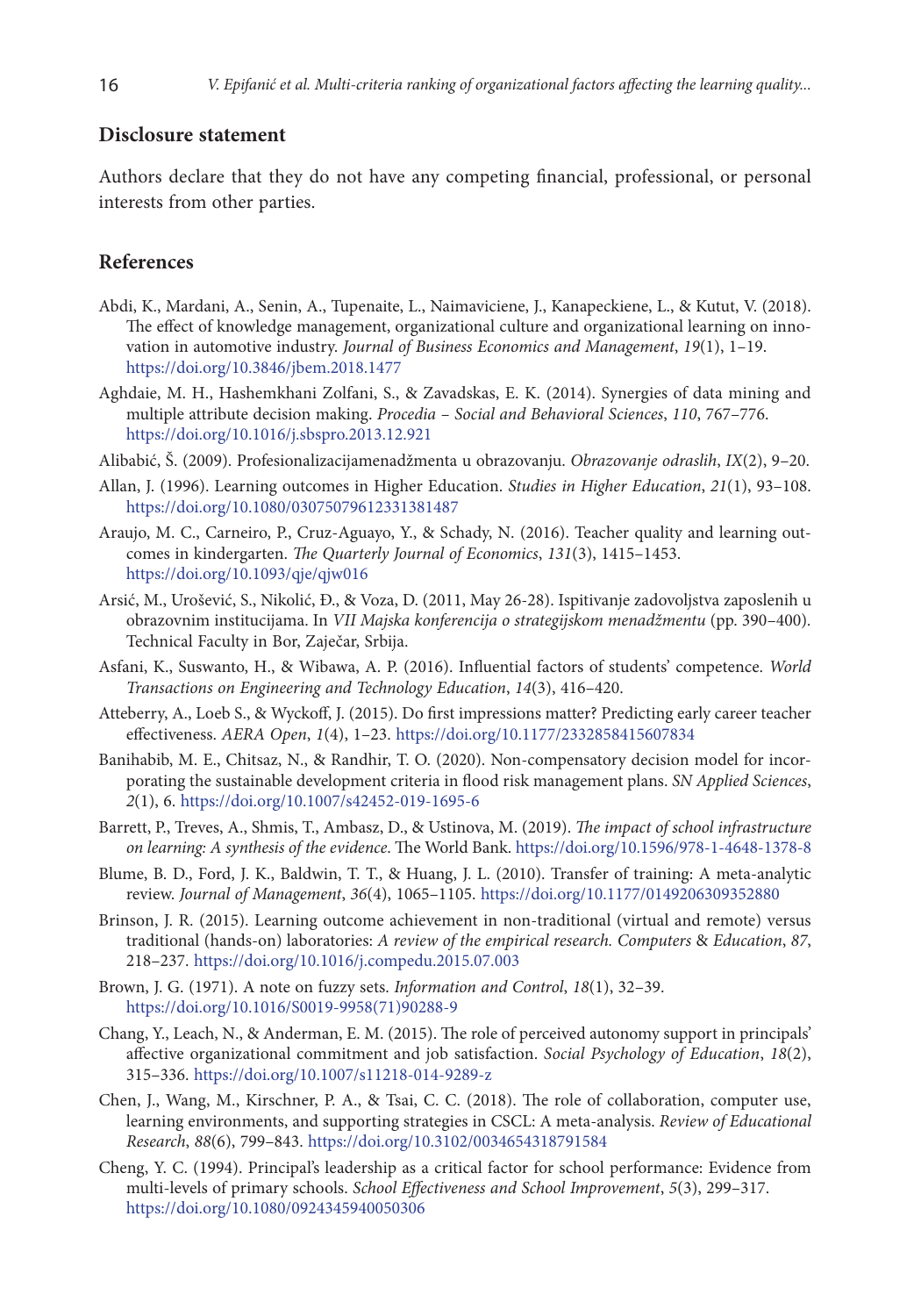- Cheng, Y. C., & Mok, M. M. C. (2007). School‐based management and paradigm shift in education: An empirical study. *International Journal of Educational Management*, *21*(6), 517–542. <https://doi.org/10.1108/09513540710780046>
- Cruickshank, V. (2017). The influence of school leadership on student outcomes. *Open Journal of Social Sciences*, *5*(9), 115–123. <https://doi.org/10.4236/jss.2017.59009>
- Darling-Hammond, L. (2010). Teacher education and the American future. *Journal of Teacher Education*, *61*(1–2), 35–47. <https://doi.org/10.1177/0022487109348024>
- Dihovični, Dj., & Krunić, V. (2018). Creating and encrypting e-commerce database for selling mechanical elements. *Applied Engineering Letters*, *3*(3), 85–89. <https://doi.org/10.18485/aeletters.2018.3.3.1>
- Ďurišová, M., Kucharčíková, A., & Tokarčíková, E. (2015). Assessment of higher education teaching outcomes (Quality of higher education). *Procedia-Social and Behavioral Sciences, 174*, 2497–2502. <https://doi.org/10.1016/j.sbspro.2015.01.922>
- Fauth, B., Decristan, J., Rieser, S., Klieme, E., & Büttner, G. (2014). Student ratings of teaching quality in primary school: Dimensions and prediction of student outcomes. *Learning and Instruction*, *29*, 1–9. <https://doi.org/10.1016/j.learninstruc.2013.07.001>
- Gani, A. N., & Assarudeen, S. M. (2012). A new operation on triangular fuzzy number for solving fuzzy linear programming problem. *Applied Mathematical Sciences*, *6*(11), 525–532. https://doi.org[/10.13140/2.1.3405.8881](https://www.researchgate.net/deref/http%3A%2F%2Fdx.doi.org%2F10.13140%2F2.1.3405.8881)
- Gerasymchuk, V. H. (2018). Factors of successful management of organization. *Tekstilnaindustrija*, *66*(2), 52–60.
- Ghorabaee, M. K., Amiri, M., Zavadskas, E. K., & Antucheviciene, J. (2018). A new hybrid fuzzy MCDM approach for evaluation of construction equipment with sustainability considerations. *Archives of Civil and Mechanical Engineering*, *18*(1), 32–49. <https://doi.org/10.1016/j.acme.2017.04.011>
- Gil-Flores, J., Rodríguez-Santero, J., & Torres-Gordillo, J. J. (2017). Factors that explain the use of ICT in secondary-education classrooms: The role of teacher characteristics and school infrastructure. *Computers in Human Behavior*, *68*, 441–449. <https://doi.org/10.1016/j.chb.2016.11.057>
- Haapakorpi, A. (2011). Quality assurance processes in Finnish universities: Direct and indirect outcomes and organisational conditions. *Quality in Higher Education*, *17*(1), 69–81. <https://doi.org/10.1080/13538322.2011.554311>
- Hashemkhani Z. S., & Saparauskas, J. (2013). New application of SWARA method in prioritizing sustainability assessment indicators of energy system. *Inzinerine Ekonomika-Engineering Economics*, *24*(5), 408–414. https://doi.org/10.5755/j01.ee.24.5.4526
- Hashemkhani, Z. S. H., Yazdani, M., & Zavadskas, E. K. (2018). An extended stepwise weight assessment ratio analysis (SWARA) method for improving criteria prioritization process. *Soft Computing*, *22*(22), 7399–7405. <https://doi.org/10.1007/s00500-018-3092-2>
- Hitka, M., Kozubikova, L., & Potkany, M. (2017). Education and gender-Based differences in employee motivation. *Journal of Business Economics and Management*, *19*(1), 80–95. <https://doi.org/10.3846/16111699.2017.1413009>
- Jackson, C. K., Rockoff, J. E., & Staiger, D. O. (2014). Teacher effects and teacher-related policies. *Annual Review of Economics*, *6*(1), 801–825. <https://doi.org/10.1146/annurev-economics-080213-040845>
- Jahnke, I., & Liebscher, J. (2020). Three types of integrated course designs for using mobile technologies to support creativity in higher education. *Computers* & *Education*, *146*, 103782. <https://doi.org/10.1016/j.compedu.2019.103782>
- Jeong, H., Hmelo-Silver, C. E., & Jo, K. (2019). Ten years of computer-supported collaborative learning: A meta-analysis of CSCL in STEM education during 2005–2014. *Educational Research Review*, *28*, 100284. <https://doi.org/10.1016/j.edurev.2019.100284>
- Keršulienė, V., Zavadskas, E. K., & Turskis, Z. (2010). Selection of rational dispute resolution method by applying new step-wise weight assessment ratio analysis (SWARA). *Journal of Business Economics*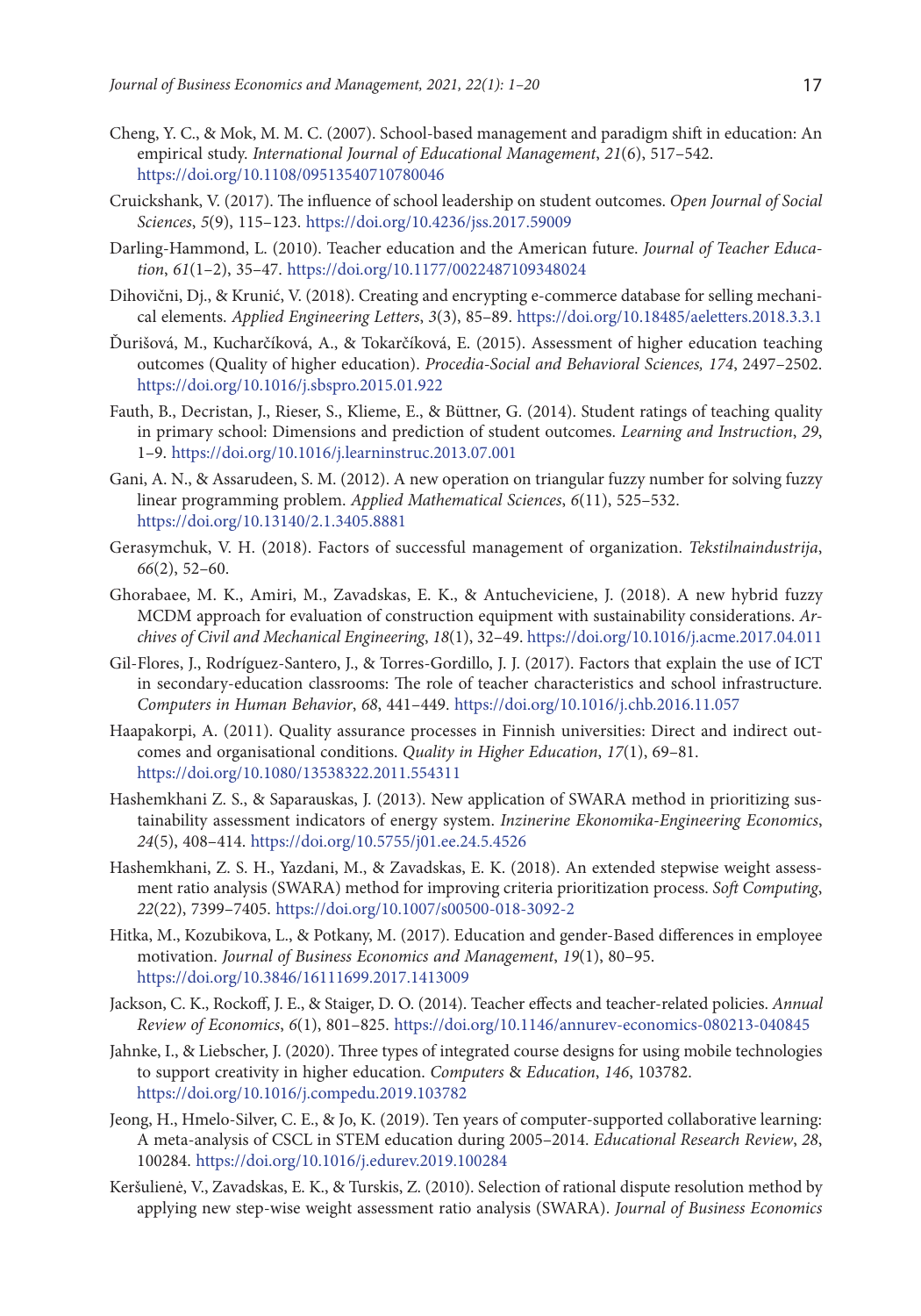*and Management*, *11*(2), 243–258. <https://doi.org/10.3846/jbem.2010.12>

- Klassen, R., & Kim, L. (2019). Selecting teachers and prospective teachers: A meta-analysis. *Educational Research Review Journal*, *26*, 32–51. <https://doi.org/10.1016/j.edurev.2018.12.003>
- Kokeza, G., Urošević S., & Radosavljević, D. (2016). Razvoj kompetencija zaposlenihkao element menadžmentaljudskih resursa – saposebnimosvrtomna tekstilnu industriju. *Tekstilna industrija*, *64*(4), 72–83.
- Kunter, M., Klusmann, U., Baumert, J., Richter, D., Voss, T., & Hachfeld, A. (2013). Professional competence of teachers: Effects on instructional quality and student development. *Journal of Educational Psychology*, *105*(3), 805. <https://doi.org/10.1037/a0032583>
- Leon, J., Medina-Garrido, E., & Núñez, J. L. (2017). Teaching quality in math class: The development of a scale and the analysis of its relationship with engagement and achievement. *Frontiers in Psychology*, *8*, 895. <https://doi.org/10.3389/fpsyg.2017.00895>
- Lin, J. W., Yen, M. H., Liang, J., Chiu, M. H., & Guo, C. J. (2016). Examining the factors that influence students' science learning processes and their learning outcomes: 30 years of conceptual change research. *Eurasia Journal of Mathematics, Science and Technology Education*, *12*(9), 2617–2646. <https://doi.org/10.12973/eurasia.2016.000600a>
- Long, C. S., Ibrahim, Z., & Kowang, T. O. (2014). An analysis on the relationship between lecturers' competencies and students' satisfaction. *International Education Studies, 7*(1), 37–46. <https://doi.org/10.5539/ies.v7n1p37>
- Määttä, K., & Uusiautti, S. (2012). How to enhance the smoothness of university students' study paths. *International Journal of Research Studies in Education*, *1*(1), 47–60. <https://doi.org/10.5861/ijrse.2012.v1i1.16>
- Mardani, A., Nilashi, M., Zakuan, N., Loganathan, N., Soheilirad, S., Saman, M. Z. M., & Ibrahim, O. (2017). A systematic review and meta-Analysis of SWARA and WASPAS methods: Theory and applications with recent fuzzy developments. *Applied Soft Computing*, *57*, 265–292. <https://doi.org/10.1016/j.asoc.2017.03.045>
- Marks, A. B., & Moss, S. A. (2016). What predicts law student success? A longitudinal study correlating law student applicant data and law school outcomes*. Journal of Empirical Legal Studies*, *13*(2), 205–265. <https://doi.org/10.1111/jels.12114>
- Murillo, F. J., & Román, M. (2011). School infrastructure and resources do matter: analysis of the incidence of school resources on the performance of Latin American students. *School Effectiveness and School Improvement*, *22*(1), 29–50. <https://doi.org/10.1080/09243453.2010.543538>
- Narayanan, A. K., & Jinesh, N. (2018). Application of SWARA and TOPSIS methods for supplier selection in a casting unit. *International Journal of Engineering Research* & *Technology*, *7*(5), 456–458.
- Nawi, A., Hamzah, M. I., Ren, C. C., & Tamuri, A. H. (2015). Adoption of mobile technology for teaching preparation in improving teaching quality of teachers. *International Journal of Instruction*, *8*(2), 113–124. <https://doi.org/10.12973/iji.2015.829a>
- Panahi, S., Khakzad, A., & Afzal, P. (2017). Application of stepwise weight assessment ratio analysis (SWARA) for copper prospectivity mapping in the Anarak region, central Iran. *Arabian Journal of Geosciences*, *10*(22), 484. <https://doi.org/10.1007/s12517-017-3290-8>
- Patterson, F., Knight, A., Dowell, J., Nicholson, S., Cousans, F., & Cleland, J. (2016). How effective are selection methods in medical education? A systematic review. *Medical Education*, *50*(1), 36–60. <https://doi.org/10.1111/medu.12817>
- Petrović, G., Mihajlović, J., Ćojbašić, Ž., Madić, M., & Marinković, D. (2019). Comparison of three fuzzy MCDM methods for solving the supplier selection problem. *Facta Universitatis, Series: Mechanical Engineering*, *17*(3), 455–469. <https://doi.org/10.22190/FUME190420039P>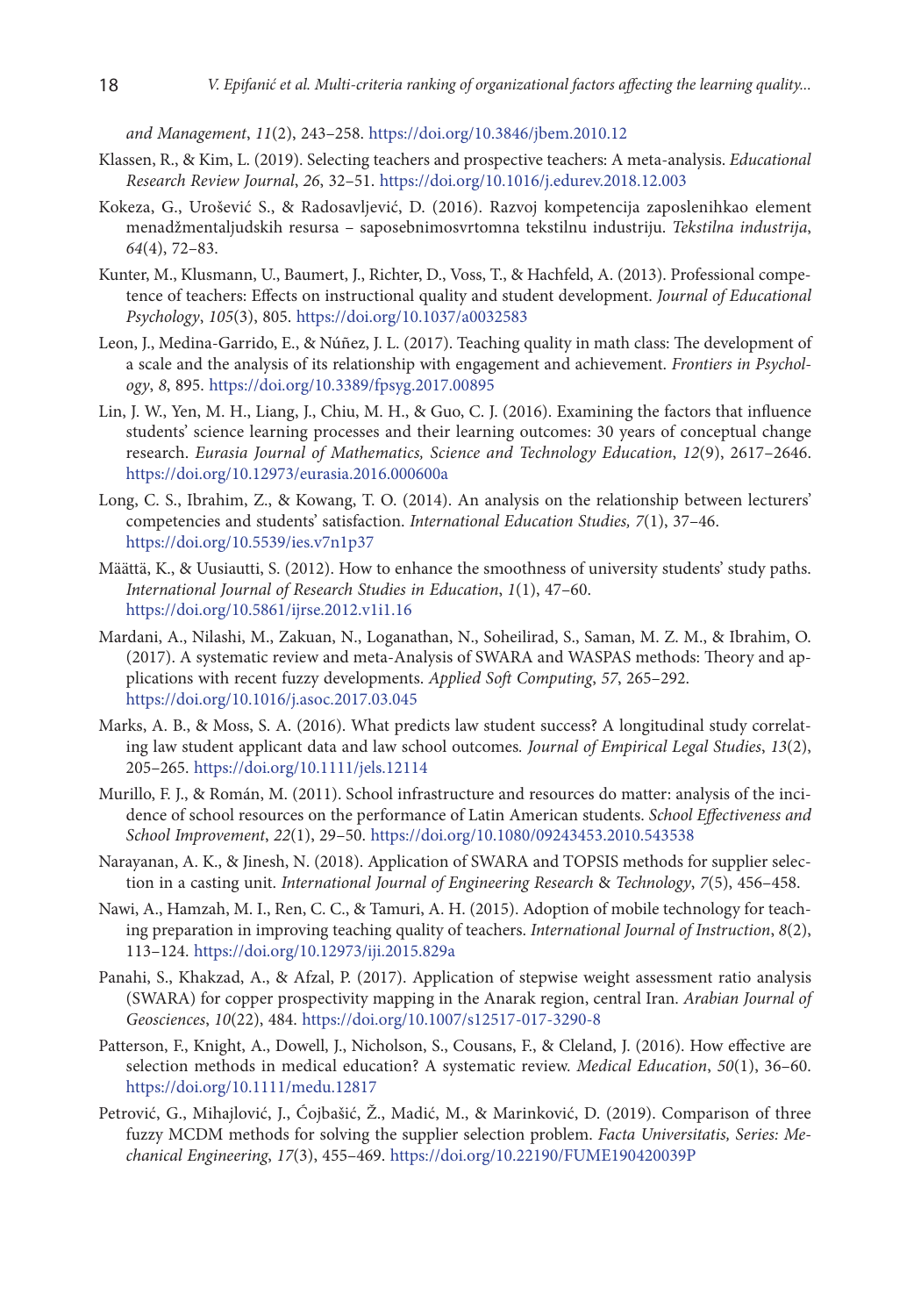- Radianti, J., Majchrzak, T. A., Fromm, J., & Wohlgenannt, I. (2020). A sistematic review of immersive virtual reality applications forhigher education: Design elements, lessons learned, and research agenda. *Computers* & *Education*, *147*, 103778. <https://doi.org/10.1016/j.compedu.2019.103778>
- Radionovs, A., & Užga-Rebrovs, O. (2017). Software tool implementing the fuzzy AHP method in ecological risk assessment. *Information Technology and Management Science*, *20*(1), 34–39. <https://doi.org/10.1515/itms-2017-0006>
- Robinson, V. M., Lloyd, C. A., & Rowe, K. J. (2008). The impact of leadership on student outcomes: An analysis of the differential effects of leadership types. *Educational Administration Quarterly*, *44*(5), 635–674. <https://doi.org/10.1177/0013161X08321509>
- Rubio-Alcala, F. D., Arco-Tirado, J. L., Fernandez-Martin, F. D., López-Lechuga, R., Barrios, E., & Pavon-Vazquez, V. (2019). A systematic review on evidences supporting quality indicators of bilingual, plurilingual and multilingual programs in higher education. *Educational Research Review*, *27*, 191–204. <https://doi.org/10.1016/j.edurev.2019.03.003>
- Rulebook on Quality Standards for Institutions. (2012). *Official Gazette of the Republic of Serbia*, Nos. 7/2011 and 68/2012.
- Rulebook on the Evaluation of the Quality of Work of Institutions. (2012). *Official Gazette of the Republic of Serbia*, No. 9/2012.
- Sammons, P., Gu, Q., Day, C., & Ko, J. (2011). Exploring the impact of school leadership on pupil outcomes: Results from a study of academically improved and effective schools in England. *International Journal of Educational Management*, *25*(1), 83–101.<https://doi.org/10.1108/09513541111100134>
- Shahjahan, R. A., & Torres, L. E. (2013). A "global eye" for teaching and learning in higher education: A critical policy analysis of the OECD's AHELO study. *Policy Futures in Education*, *11*(5), 606–620. <https://doi.org/10.2304/pfie.2013.11.5.606>
- Singh, R., & Sarkar, S. (2015). Does teaching quality matter? Students learning outcome related to teaching quality in public and private primary schools in India. *International Journal of Educational Development*, *41*, 153–163. <https://doi.org/10.1016/j.ijedudev.2015.02.009>
- Smiljanić, V. (2013). *Razvojna psihologija*. Faculty of Philosophy, Belgrade.
- Stahl, G., Koschmann, T., & Suthers, D. D. (2014). Computer-supported collaborative learning. In R. K. Sawyer (Ed.), *Cambridge handbook of the learning sciences* (2nd ed., pp. 479–500). Cambridge University Press. <https://doi.org/10.1017/CBO9781139519526.029>
- Teddlie, C., & Reynolds, D. (2000). *The international handbook of school effectiveness research*. Falmer Press.
- Trebješanin, B. (2014). *Promene u shvatanjudeteta*. *Journal of Applied Psychology*, *7*(4), 549–563. <https://doi.org/10.19090/pp.2014.4.549-563>
- Tsaur, S. H., Chang, T. Y., & Yen, C. H. (2002). The evaluation of airline service quality by fuzzy MCDM. *Tourism Management*, *23*(2), 107–115. [https://doi.org/10.1016/S0261-5177\(01\)00050-4](https://doi.org/10.1016/S0261-5177(01)00050-4)
- Vaiciukevičiute, A., Stankevičiene, J., & Bratčikoviene, N. (2019). Higher education institutions impact on the economy. *Journal of Business Economics and Management*, *20*(3), 507–525. <https://doi.org/10.3846/jbem.2019.10156>
- Vatansever, K., & Akgül, Y. (2019). *Multicriteria decision making models for website evaluation*. IGI Global.<https://doi.org/10.24327/ijcar.2017.3399.0281>
- Velazquez, M. A., Claudio, D., & Ravindran, A. R. (2010). Experiments in multiple criteria selection problems with multiple decision makers. *International Journal of Operational Research*, *7*(4), 413– 428. <https://doi.org/10.1504/IJOR.2010.032419>
- Vesić, D. (2003). *Menadžment ljudskih resursa i kvalitet.* Center for Applied Psychology, Belgrade.